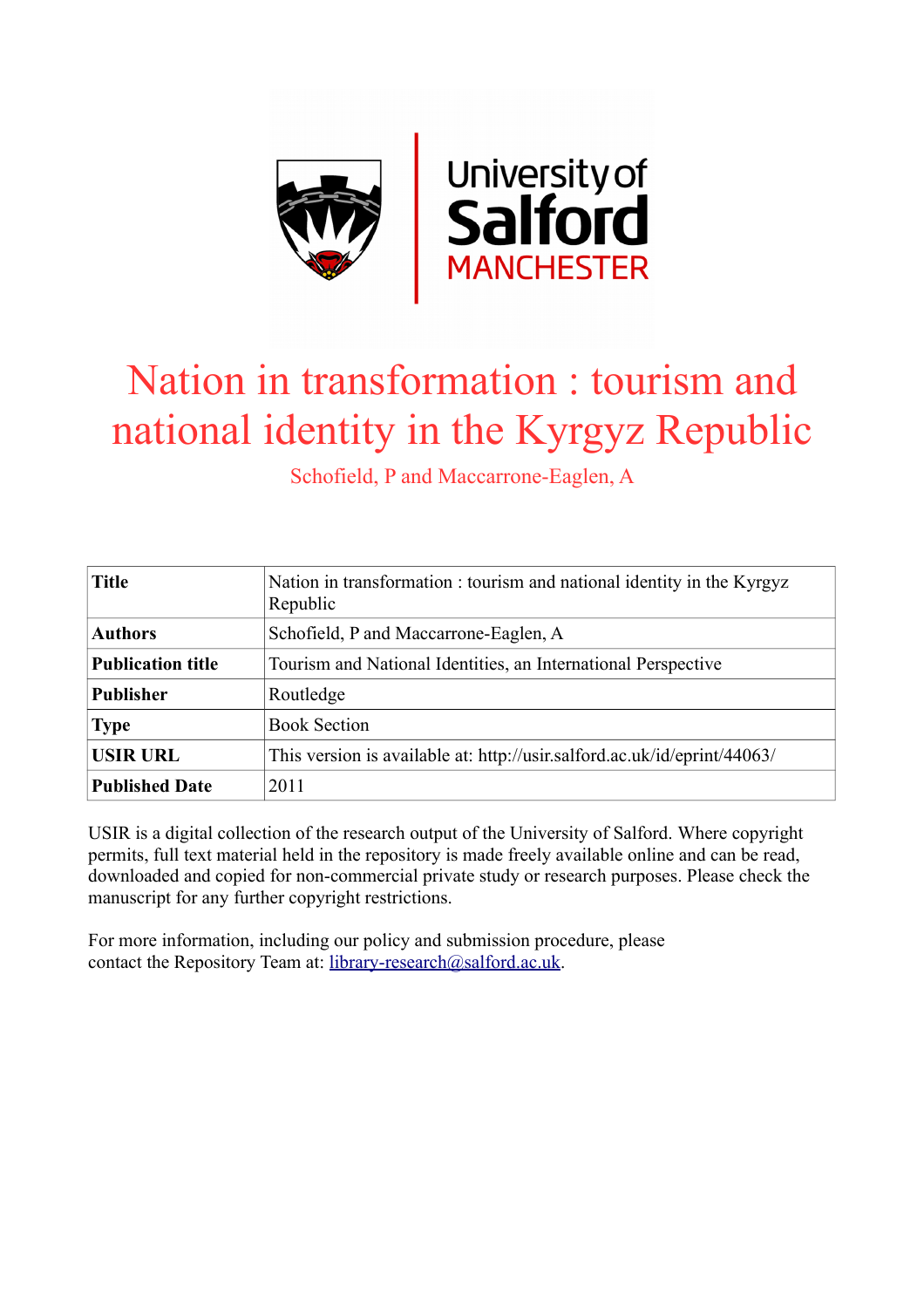## **NATION IN TRANSFORMATION: TOURISM AND NATIONAL IDENTITY IN THE KYRGYZ REPUBLIC**

#### **Peter Schofield and Agata Maccarrone-Eaglen**

#### **INTRODUCTION**

After gaining independence from the Union of Soviet Socialist Republics (USSR) in 1991, the Kyrgyz Republic, a small Central Asian country (198, 500 km<sup>2</sup>) instigated democratic and economic reforms and established a reputation as a pro-Western, liberal economy, which attracted both the support of Western states anxious to establish a showcase of neo-liberalism in Russia's backyard and a steady flow of soft loans from international organisations. Democratisation and the adoption of market principles differentiated the state from its Central Asian neighbours: China, Kazakhstan, Uzbekistan and Tajikistan, and like many independent states which emerged from the fragmentation of the Soviet federal structure, the Republic was eager to establish and articulate a national identity and statehood. One way in which such an identity has often sought expression under similar circumstances is through tourism (Hall, 1999) and the new Kyrgyz government soon recognised tourism's potential to achieve this goal.

Tourism is not exclusively a post-colonial phenomenon in Kyrgyzstan; during the period of Soviet occupation, health and sports tourism flourished as sanatoria developed at hot springs and lakes. There was some contraction of this industry over the 1990s because of the reduction in the size of the domestic market after independence, but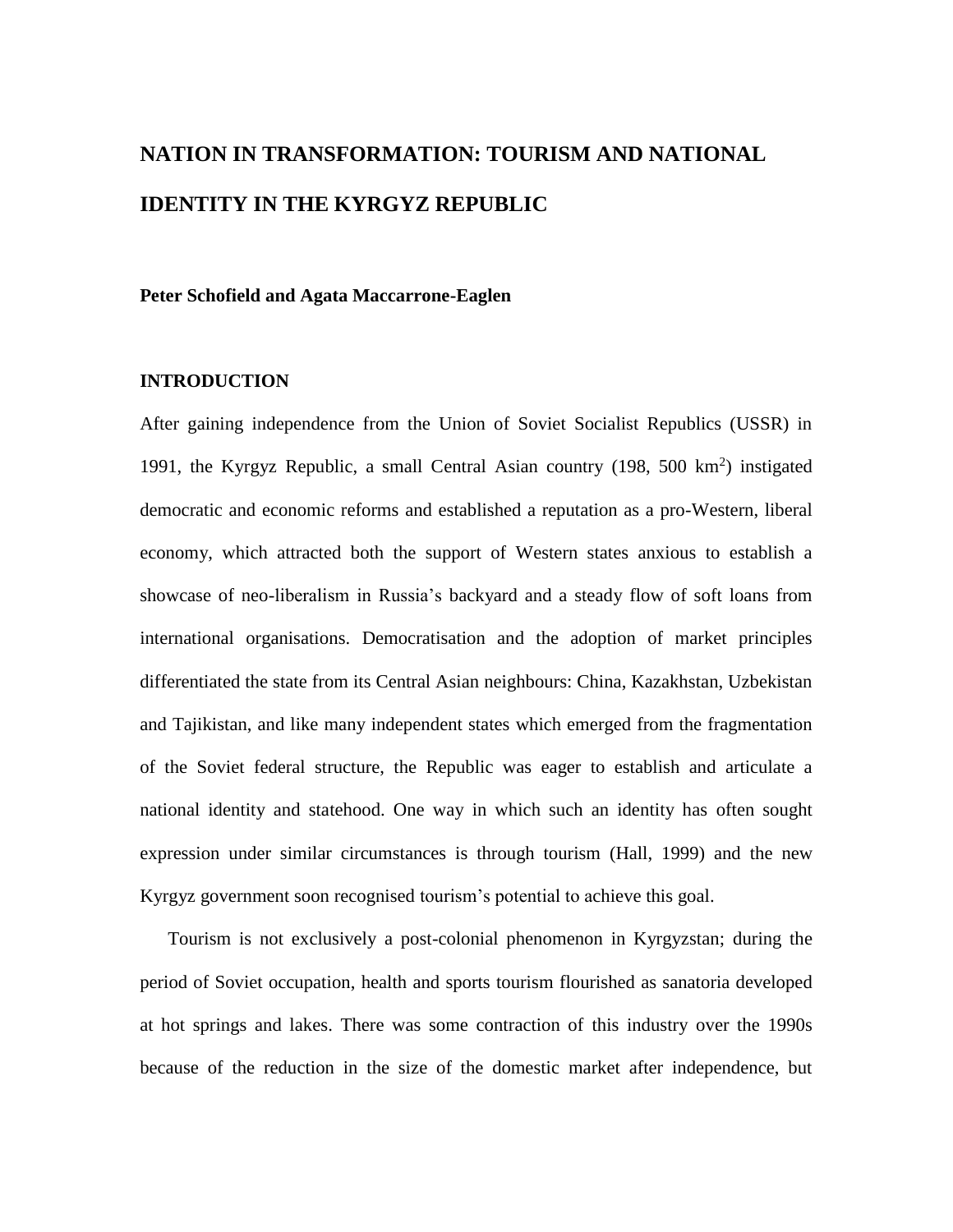significant remnants of the Soviet era tourism industry regenerated because of demand from nearby states, Western Europe and the USA. Over the same period, other types of tourism, notably cultural tourism, grew as a result of this international interest. By 2001, the government had outlined its vision for the further development of tourism; 'health and recreational tourism' together with 'cultural tourism', 'adventure tourism and mountaineering' and 'ecological tourism' were identified as the country's four main product-markets (KSATS, 2001). However, the Republic's remote location, outdated political framework, complex economic legacy, social instability, poor infrastructure and outdated amenities and service standards have proved to be significant constraints on development.

Tourism is nevertheless high on the political agenda given the Republic's natural assets and the industry's potential to both generate foreign exchange earnings and facilitate the creation of a distinct image and identity for the state. The issue of Kyrgyz identity is complex; the country is torn between its traditional culture, Soviet patterns and Western influence, with deep divisions on the basis of ethnicity, religion and clan affiliation. Moreover, the economic disparity between the north and south of the country and between its rural and urban areas is fuelling social unrest, politico-religious extremism and an informal economy in which organised crime groups have formed a parallel authority structure. This chapter outlines the socio-cultural, economic and political factors in the transformation of the Republic and examines the issue of Kyrgyz identity and its relationship with tourism within this framework. The discussion focuses on cultural heritage tourism and the development of a collective identity within the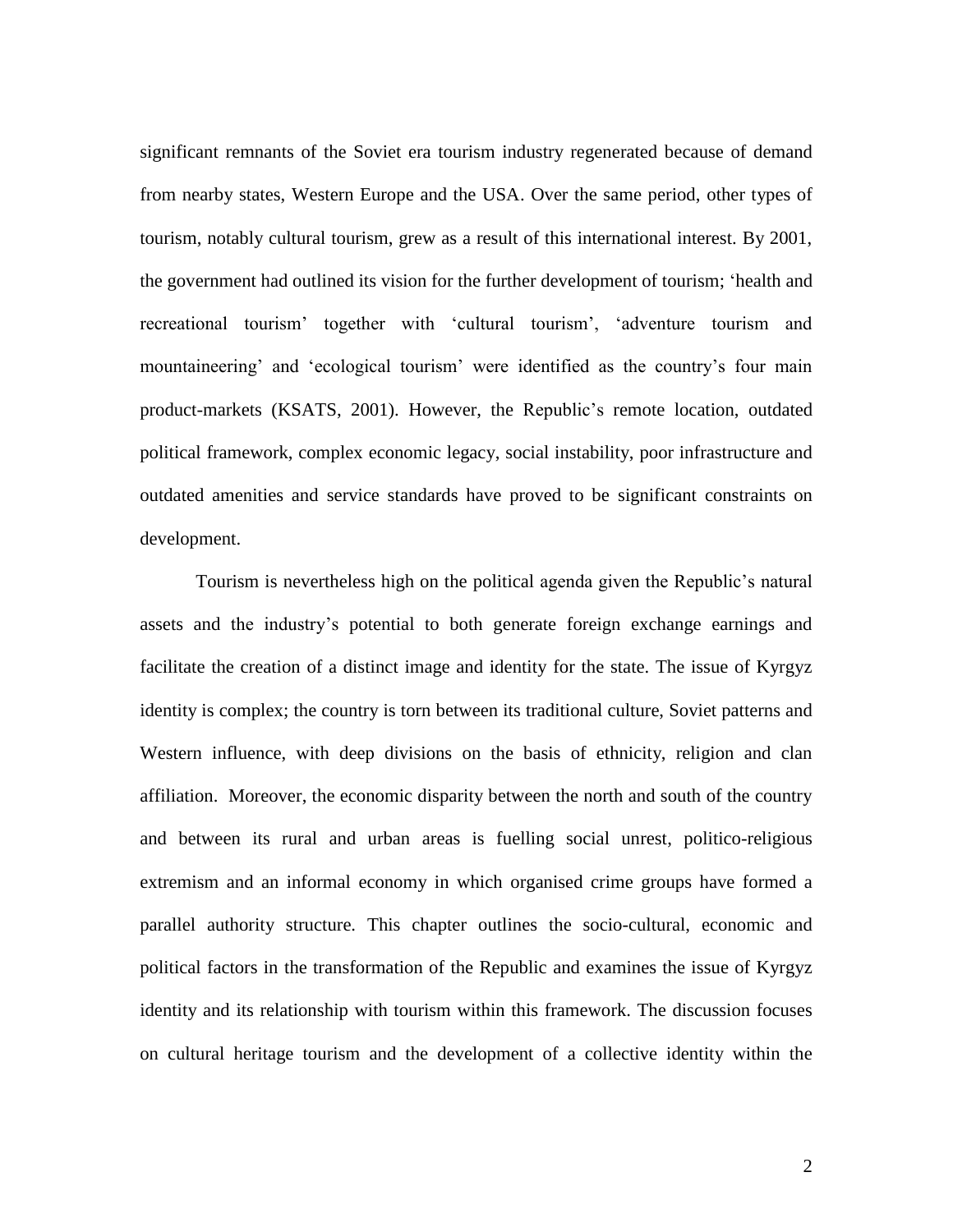context of recent political events and the resurgence of both Kyrgyz nationalism and Turkic culture throughout Central Asia.

### **POST-COLONIAL REFORMATION AND POLITICAL AND CULTURAL IDENTITY**

The disintegration of the Soviet Union, the emergence of five independent Central Asian republics: Kazakhstan, Tajikistan, Turkmenistan, Uzbekistan and Kyrgyzstan and the formation of the Commonwealth of Independent States (CIS) attracted the world's attention because of the area's strategic importance from a geo-political perspective. Subsequent political developments, particularly the wars in Afghanistan and Iraq and the Al-Qaeda terrorist attack on the USA on 11 September 2001 served to focus that attention. Whilst Kyrgyzstan faced similar political and socio-economic issues to the other emerging CIS states, its development path was differentiated from the others on the basis of president Akayev's pro-Western democratic orientation (Starr, 1996). The adoption of a market economy was supported by financial aid from a number of international organisations, which was used to bolster its dysfunctional economy characterised by hyper-inflation, increasing shortages and widespread unemployment (Platt, 1994). Social and economic indicators placed the new republic in the range of low middle-income developing countries rather than the industrial reforming states, with over half of the national output and employment coming from agriculture despite the relatively small area of fertile land. Three-quarters of the state's food requirements were met by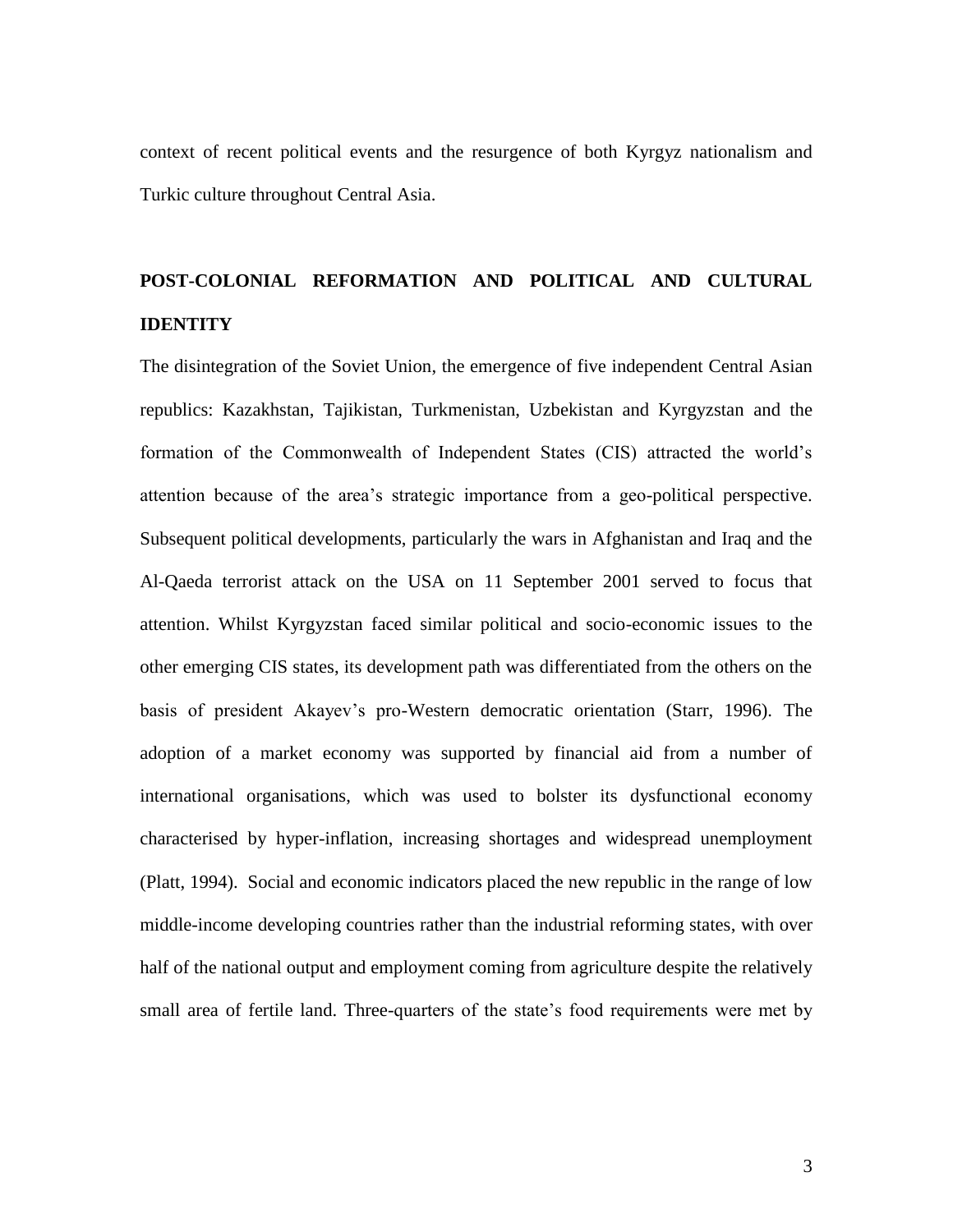imports and these problems were compounded by severe environmental pollution and poor infrastructural conditions (UNICEF/WHO, 1992).

Despite significant progress with respect to market-oriented reforms during the 1990s, Kyrgyzstan's economic growth was stymied by the lack of resources, the absence of processing infrastructure, inefficient state enterprises and widespread corruption in both the public and private sectors. Gross domestic product (GDP) plummeted and reached its lowest level in 1995 at about 55 percent of its 1991 level. However, by 1998, there had been a significant upturn in the economy and by 2001, the IMF were commending Kyrgyzstan's macroeconomic policy performance, although they also acknowledged that resolute implementation of the new economic programme was needed to enhance prospects for sustained growth and reduction in the state's 1.5 billion USD external debt (Europe-East, 2002). By 2004, the service sector's contribution to GDP was 32 percent, a combination of buoyant foreign trade, increasing tourist arrivals and small business taxes (Asian Development Outlook, 2005), but with the exception of a few highprofile projects like the Kumtor gold-mining complex, the economy remained heavily dependent on its agrarian sector (World Bank, 2006).

Theoretically, within the context of post-communist transition, the introduction of privatisation and the diversification of ownership in industrial and agricultural sectors should have created new organisational and social networks that mitigated the worst effects of ethnic, tribal or religious identities (Anderson, 2000). However, Kyrgyzstan experienced difficulties from the outset arising from the change in ideology, exacerbated by severe economic and social problems (Huskey, 1995; Anderson, 1999). The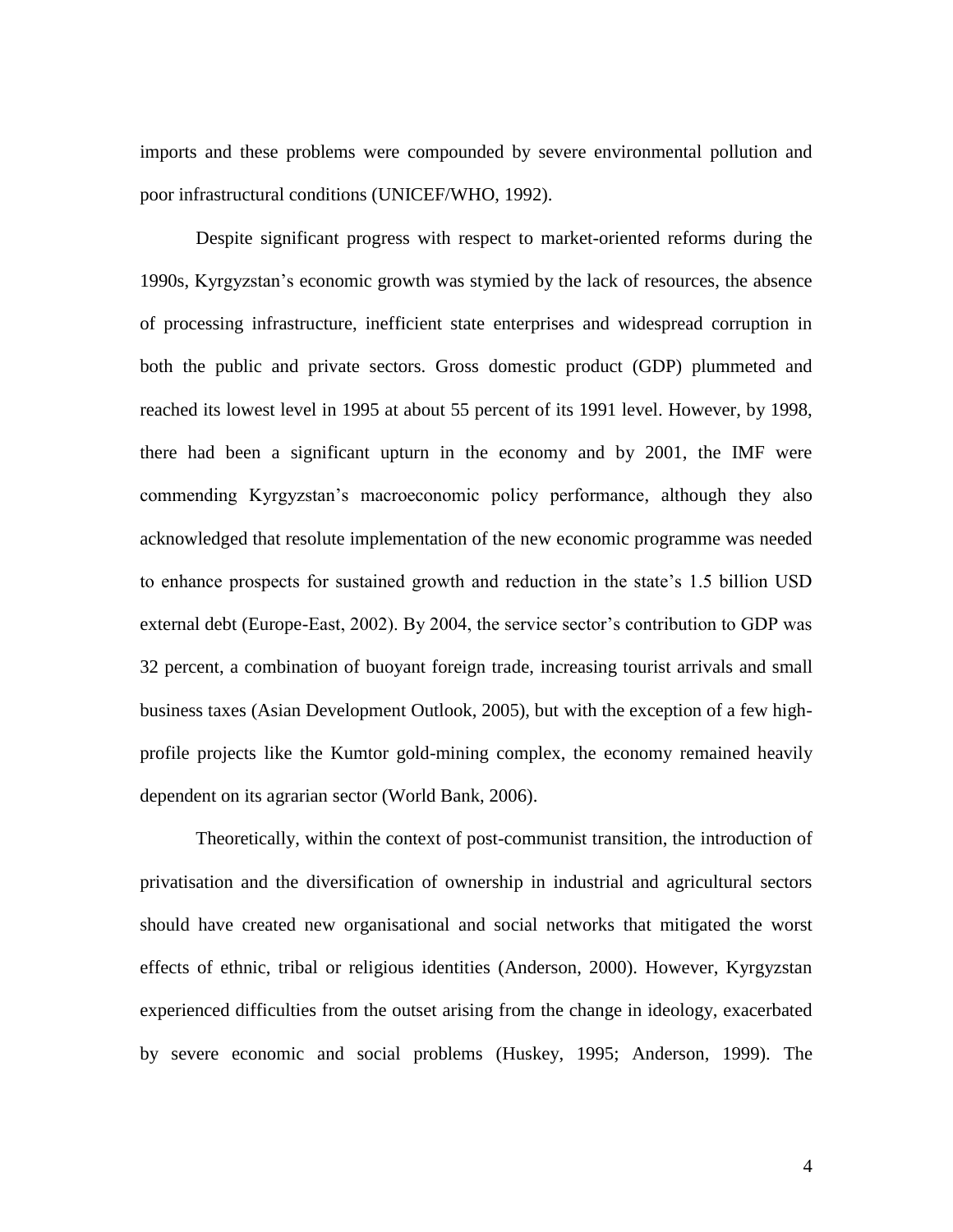Democratic Party, Republican Party and National Rebirth Party attempted to fill the vacuum left by the demise of the Communist Party, but it was the two pre-eminent clans, Salto and Saribagish, that dominated state politics. Whilst there was a tolerance of diversity that stems from the country's hospitable tradition, many interest groups, particularly in the south of the country, were not supportive of either democratisation or Akayev's policy of 'selling out to the West', reflecting the close links between Islam and the state (Lipset, 1994). Moreover, there were widespread misgivings about attempts to impose Western notions of a civil society, rooted in individual choice, on a country where group identities are more potent and there is a natural inclination to look for strong leadership within the community and state (Schofield, 2004).

#### **The 'Tulip' Revolution in 2005 and the Continuing Crisis**

Over the 1990s, president Akayev's liberal trajectory shifted to a more authoritarian position and the government failed to develop the rule of law or address the deepening socio-economic crisis. After a controversial extension to Akeyev's presidential term in 2000, the Aksy riots in 2002 and continuing political unrest, the fraudulent parliamentary elections in February 2005 were the tipping point for the countrywide protests, fuelled by widespread poverty, increasing inequality and perceived corruption at local, regional and national levels. On 24 March 2005, the People's Movement of Kyrgyzstan-led insurrection, culminated in a crowd of demonstrators seizing the Kyrgyz White House in Bishkek, the emancipation of opposition leader, Felix Kulov, who had been imprisoned in 2001, and president Akeyev reportedly fleeing to Moscow. Following two months of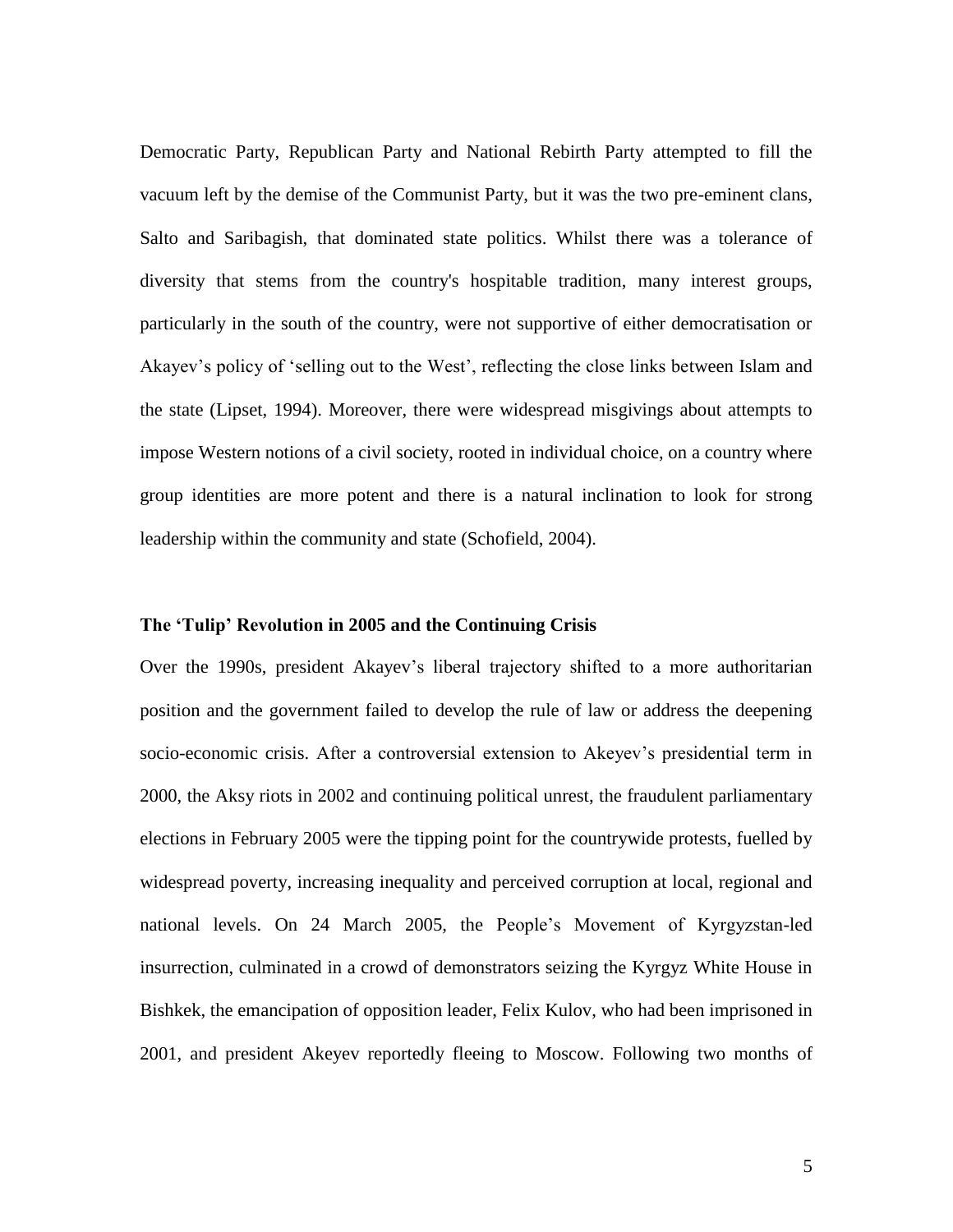chaos and anarchy in Bishkek, an interim government consisting of an alliance between two veteran pro-Russian politicians, President Kermanbek Bakiyev and Prime Minisiter Felix Kulov (supported by the southern and northern political elites, respectively) was brokered by Moscow. It is interesting that both Bakiyev and Kulov depicted Russia as a history-ordained senior partner to Kyrgyzstan in their inaugural statements, but while Bakiyev endorsed Moscow's calls for an end to the American military presence in Kyrgyzstan, Kulov appeared to support the continuation of Akayev's policy of balancing among Russia, China, and the USA (Socor, 2005), reflecting the state's complex political identity.

Opinion among Kyrgyz citizens was divided on the events of 24 March 2005; some viewed it as a coup d'état, arguing that it disrupted the political order established by Akayev, whilst others believed that Kyrgyzstan experienced a revolutionary shift towards democracy, an open society and a legitimate state (Marat, 2006). However, one year later, there was a general consensus about concerns over the new government's unfulfilled promises and rising instability resulting from the rapid criminalization of Kyrgyzstan, widespread corruption in the public sector and the state's failure to introduce any visible economic reforms. There were open challenges to the government by criminal figures and widespread demonstrations and political skirmishes throughout 2006 and continuing political flux in 2007 with widespread criticism from both governmental and nongovernmental sources (Marat, 2007). Marat (2008) has outlined the key changes in the political, economic and social landscape since the revolution whilst identifying elements which have remained unchanged over this period.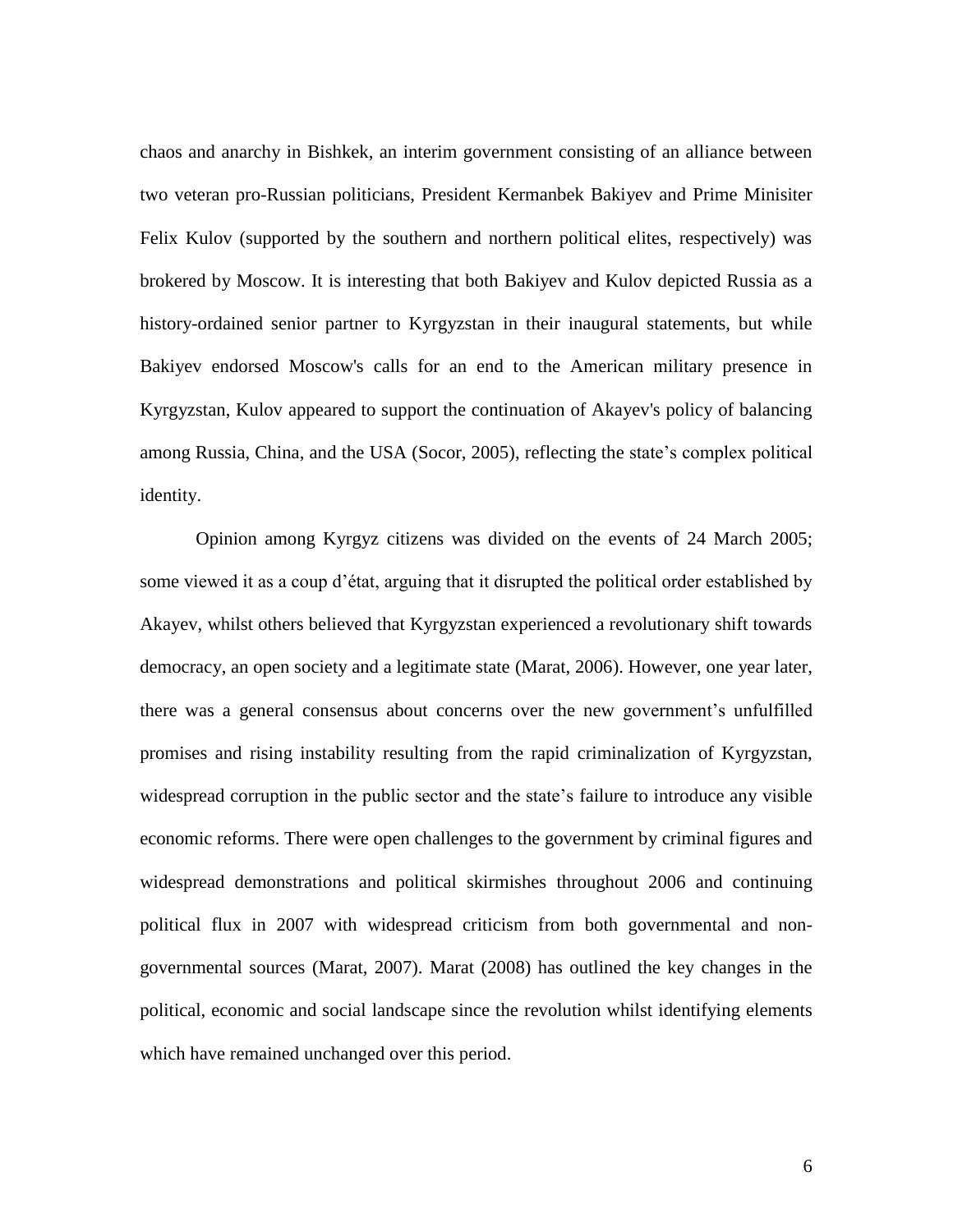Key changes since 2005:

- Southern elites now occupy key government positions, breaking the hold on power established during the Soviet era.
- Many Russians have fled the country since the revolution, reflecting the feeling of growing insecurity among minority groups.
- The balance of power between state and non-state actors has shifted because at least 24 organised crime groups are active throughout the country and have formed a parallel authority structure.
- Mass mobilisation has been seen to be an effective tool to protest against an undemocratic government.

Features which remain unchanged:

- Widespread corruption still permeates all state structures.
- Deep inter-ethnic cleavages still persist.
- The government have failed to introduce economic reform and unemployment rates remain high.
- There is no encouragement of an independent mass media.
- The multi-vector policy, with a balance between Russia, China, and the US is still the main international strategy.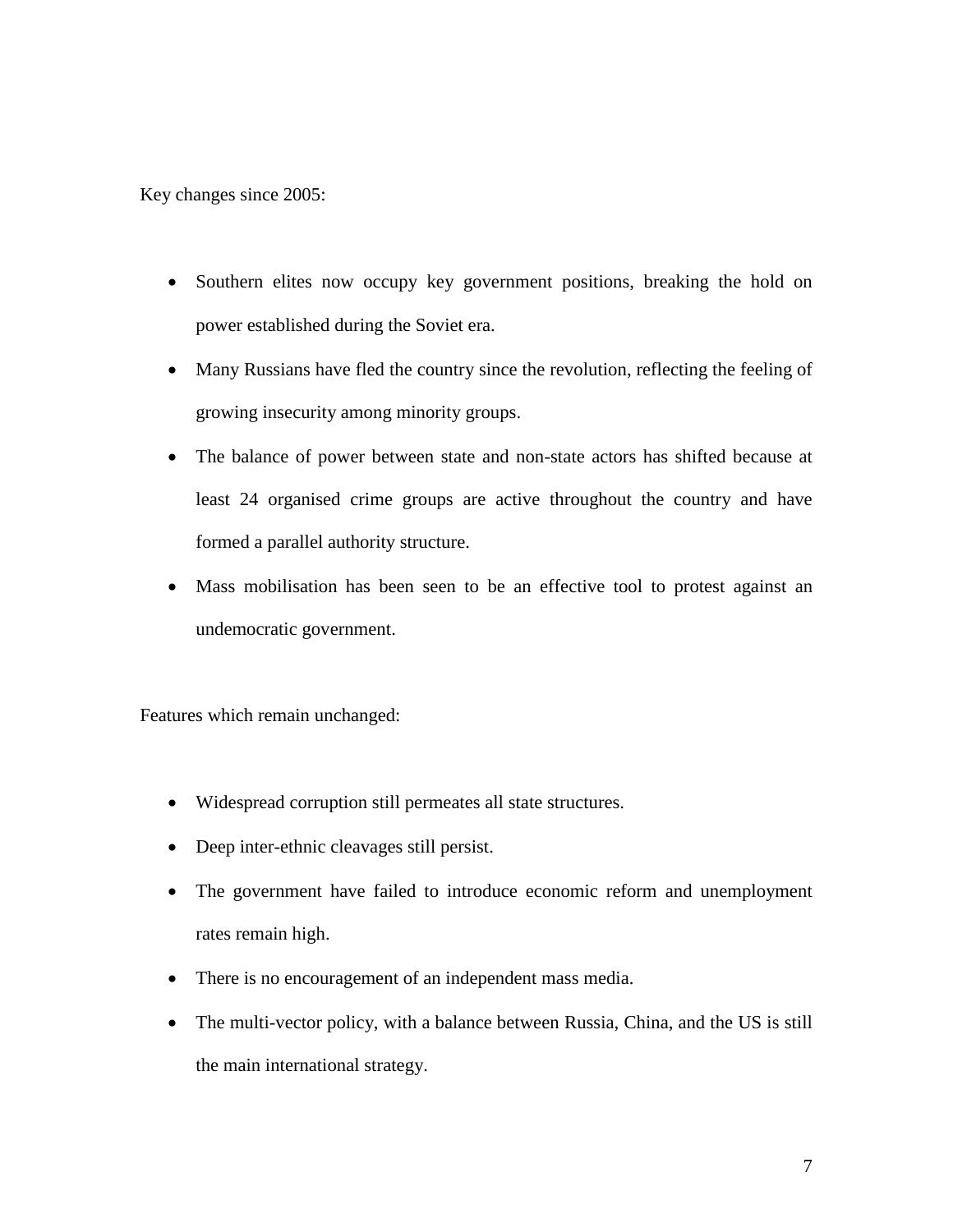Kyrgyzstan is still a politically, economically and socially unstable country.

One of the key priorities for the government is the introduction of viable economic policies to address unemployment and tackle poverty. This in turn, will strengthen civil society, help to alleviate inter-ethnic tensions and curtail the activities of criminal groups. However, overall economic performance will depend on how soon the state can achieve political stability. Meanwhile, although Kyrgyzstan has received three billion USD in foreign investments since 1993, the Republic remains one of the poorest countries in the world with 40 percent of the population living below the poverty line, approximately three quarters of whom live in rural areas (World Bank, 2006).

#### **Regional, Ethnic and Clan Identity**

Central Asia's ethnically based republics were carved from Turkestan by the Soviets after the 1917 revolution and there is no correspondence between their arbitrary borders, drawn up in the 1920s and 1930s, and the region's ethnic and linguistic situation. As a result, many border regions are the subject of international dispute. In southern Kyrgyzstan, the Osh, and Batken regions comprise pockets of Uzbek and Tajik territory, the city of Osh has a large population of ethnic Uzbeks and the border with Tajikistan is disputed territory. This conflict is paralleled by hostilities within Kyrgyzstan between religious, ethnic and clan groups at a number of different levels and geographic scales (Lipset, 1994).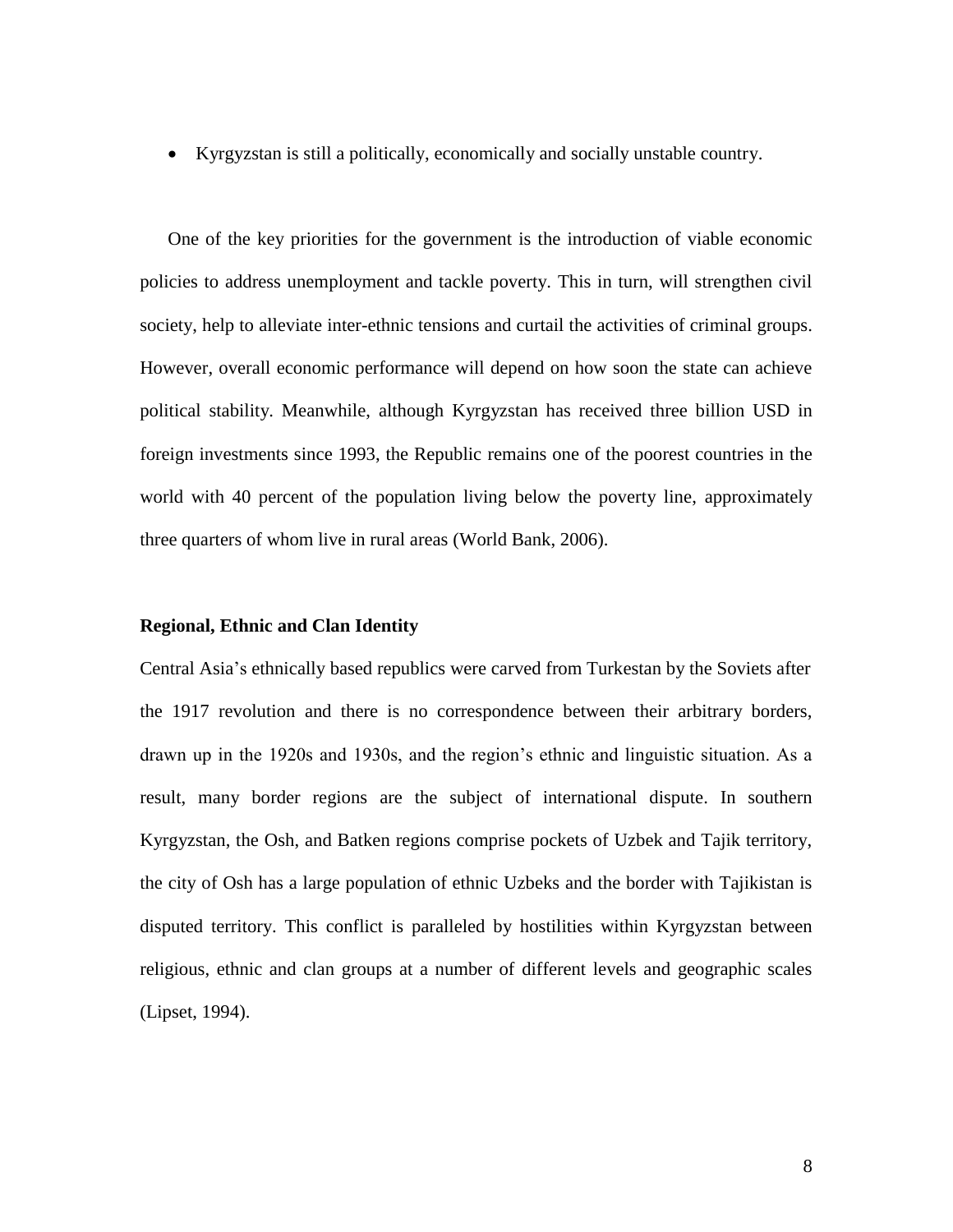The religious affiliation of the Kyrgyz population is primarily Muslim (83 percent) with 14 percent Russian Orthodox (UNDP, 1999), although they are generally less dogmatic in their religious beliefs than their Tajik and Uzbek neighbours, which reflects their nomadic heritage and the retention of many tribal traditions. Nevertheless, the southern provinces, where 30 percent of the population are Uzbek, are Islamic and were so even during the Soviet era. By comparison, the northern region, including Bishkek, is more Russified and liberal with a significant concentration of Slavs, which has tended to restrict ethnic Central Asian access to jobs, modern housing and social services (Huskey, 1995). This has increased inter-regional and inter-ethnic tensions and these north/south contradictions are widely regarded as the main destabilising factor in society.

A further complexity is the social significance of family and clan ties. Kyrgyz identity is closely aligned with membership in one of three clan groups which also have a regional orientation. In the north and west of the country, the 'Sol' or left wing consists of seven clans whilst in the south, there are two clan groups: the right wing or 'Ong' which contains one clan (the 'Adygine') and a second group, the 'Ichkilik', consisting of many clans, some of which are not of Kyrgyz origin (Anderson, 2000). Clan loyalties dominate life on both sides of the north/south divide and rivalry among clans has proved to be a significant barrier to the unification of Kyrgyzstan (Schofield, 2004).

#### **TOURISM DEVELOPMENT AND NATIONAL IDENTITY**

Given the Republic's physical terrain, the global growth in the tourism market and the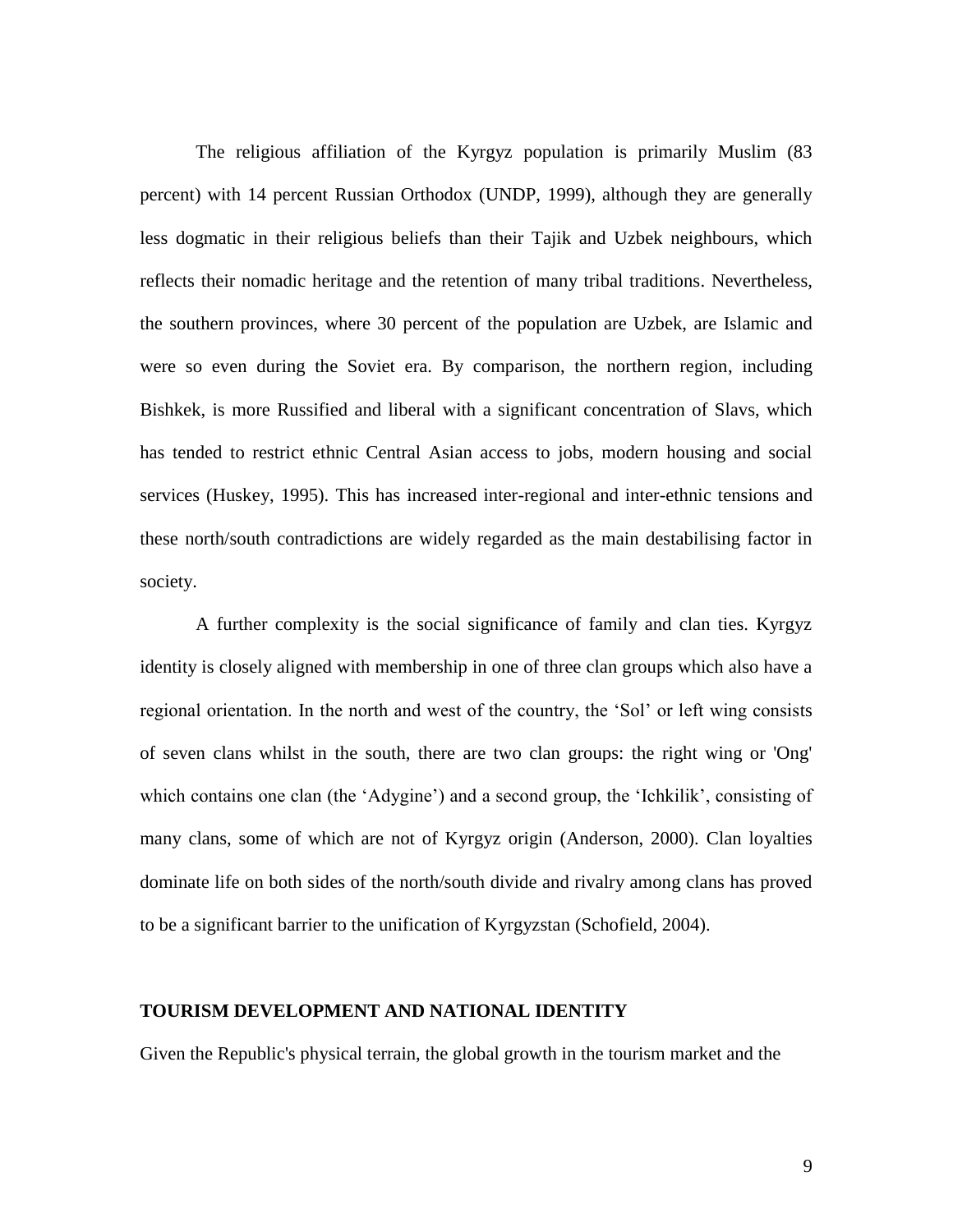willingness of external financial institutions to fund tourism projects, it is not surprising that Kyrgyzstan has recognised the strategic potential of tourism in political, economic and social terms. The Kyrgyz tourism industry has survived the cumulative effects of three poor tourism seasons from 2001 to 2003 resulting from 9/11, the wars in Afghanistan and Iraq, and the outbreak of SARS (Table 1). Tourist arrivals have continued to grow, albeit erratically, with the exception of 1998, 1999 and 2005, the unreliability of official statistics notwithstanding. Prior to the revolution, the forecast for 2005 was approximately 1,000,000 and whilst its effect on inbound tourism flows from neighbouring CIS countries, particularly Kazakhstan, was minimal, the security concerns of western tourists took their toll. Moreover, in the immediate aftermath of the revolution, many of the largest new tourism projects, driven by the funding agendas of international development actors and the dependency of the government on external technical assistance, were delayed pending the outcome of an election. The tourism arrivals figure for 2005 was therefore higher than expected under the circumstances (only 18.5 percent down on the previous year) and reflects the success of marketing activities which targeted neighbouring countries in an effort to offset the decline in visitors from key markets in the USA, UK, France, Austria and Japan. The available figures for 2006 and 2007 together with the figure for 2008 and the official forecast for 2009 - 2 million visitors (Akipress, 2008) indicate that the sector has recovered and is continuing to grow. However, Kyrgyzstan has still not reached normalization and indications suggest that investors are hesitant and frustrated with the slow development of tourism over the past few years compared with its trajectory in the two years before the revolution.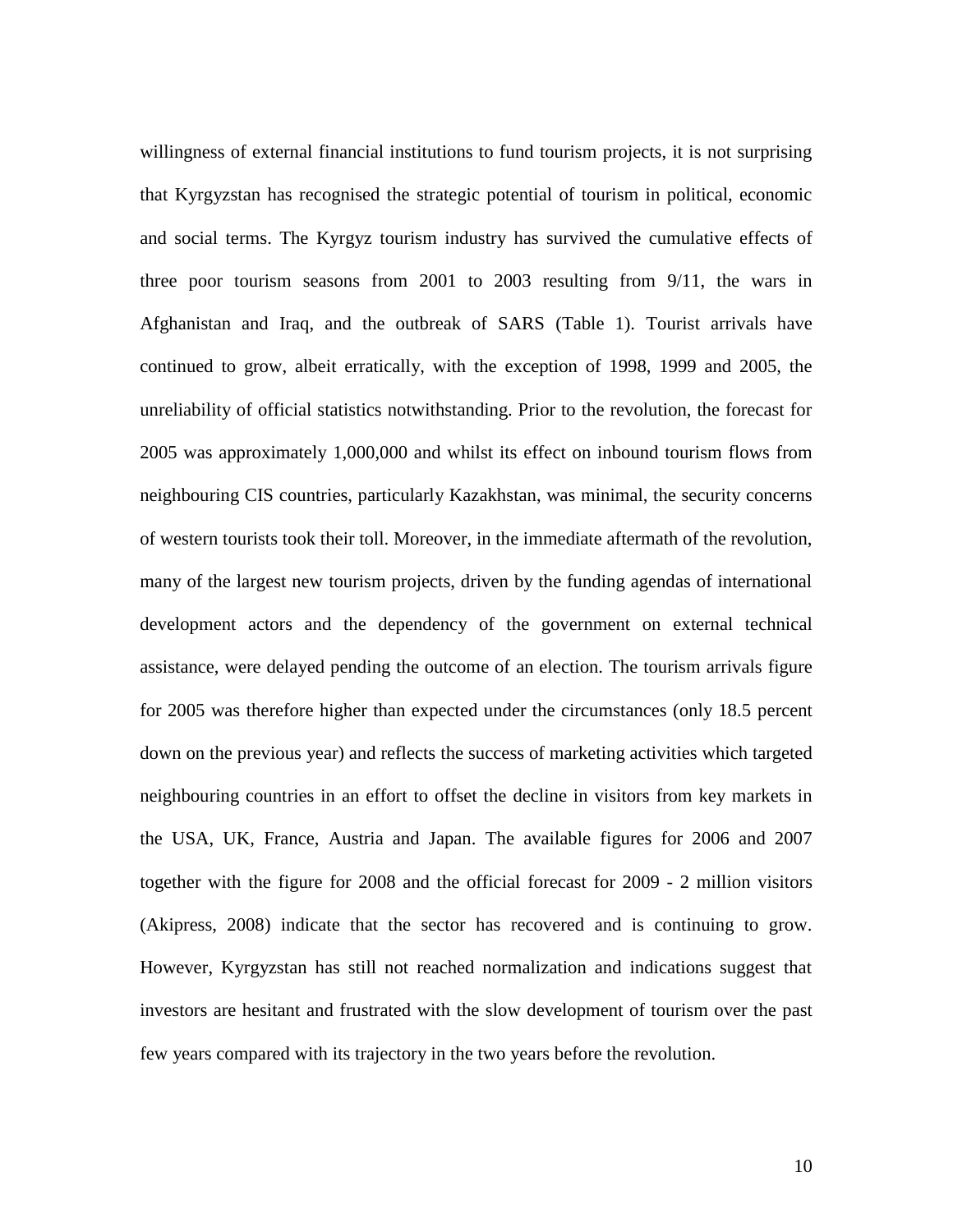#### **TABLE 1 NEAR HERE**

State policy makers have two overriding priorities for tourism. The first is to increase the tourism product's competitiveness to raise the per capita levels of foreign exchange earnings and the second is to enhance regional development by creating economic opportunities in some of the most underdeveloped areas of the Republic. A key aspect of the first priority is to develop the destination's brand image because awareness of the destination in Western tourism markets is poor and the country is, to a large extent, indistinguishable from other Central Asian states (Schofield, 2004). This under positioning has resulted from a number of factors including the lack of a strong political identity and the failure of the Kyrgyz State Agency for Tourism and Sport's (KSATS) promotion to differentiate the product from competitors because of the 'me-too' emphasis on scenic beauty. In 1993, the Kyrgyz Constitution set out the government's intention to position the country away from neighbouring CIS states on the basis of its democratic society and free market economy, to become 'Asia's Switzerland' (Haberstrok, 2000). The direct comparison with Switzerland created a distinctive external image both politically and in relation to its physical landscape, which proved to be beneficial from the perspective of international relations and foreign investment in the short term, but failed to address the issue of unification through a coherent Kyrgyz identity.

#### **Culture, Ethnicity, Tourism and Identity**

The new global economic order has had a profound effect on post-communist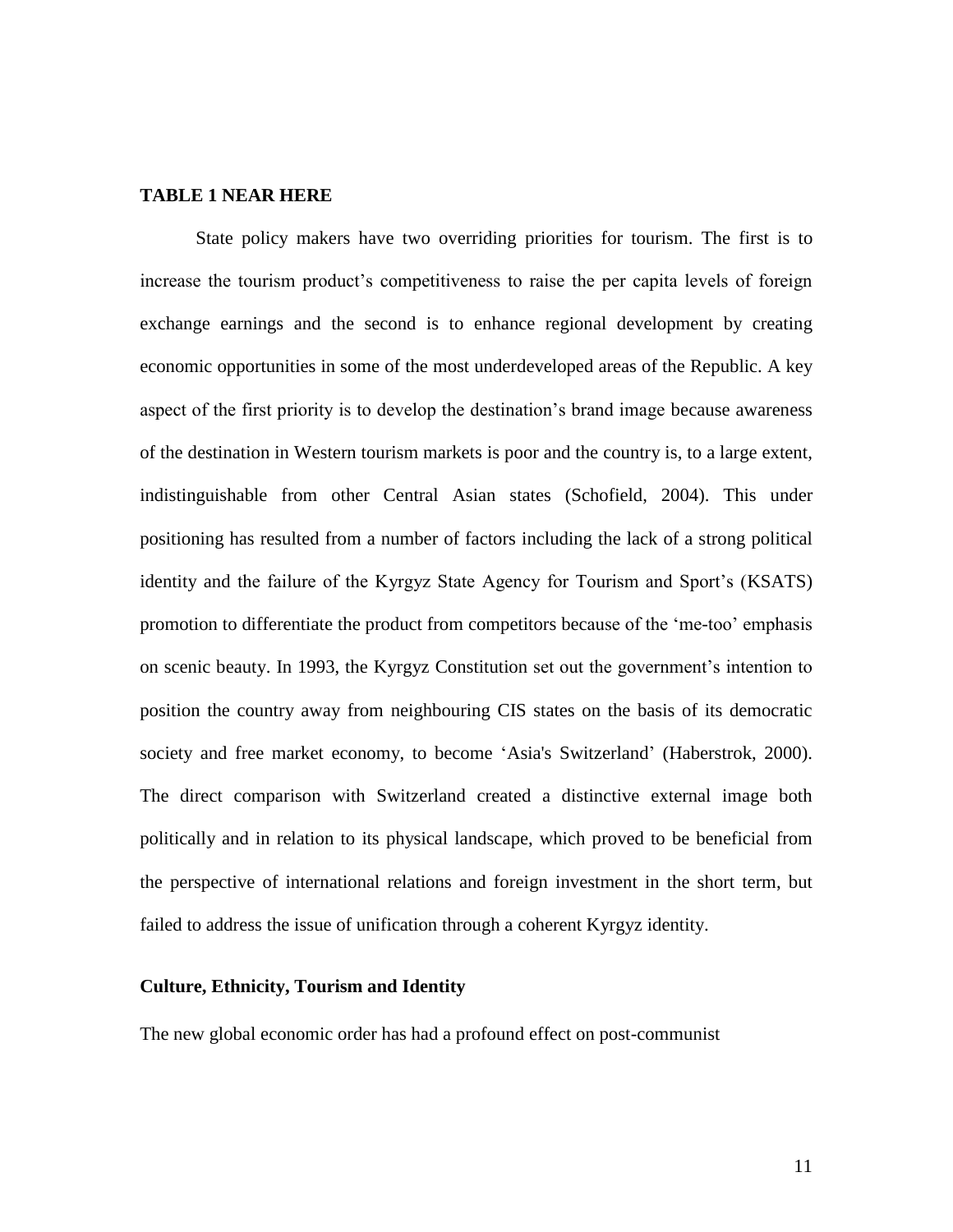Kyrgyzstan. Whilst the mining of rare metals including gold makes a significant contribution to GDP, the country's transformation has been driven by post-industrial activities associated with the increasingly sophisticated cultures of consumption. Within this context, there has been a growing recognition of the role of culture in framing and shaping the country's economy and society resulting in attempts to develop a cultural strategy for regeneration. A reaction to the imposition of national consciousness and collective culture during the Soviet era has encouraged the creation of a revised cultural identity linked to pre-communist heritage; this newly elected identity has been expressed with a heavy emphasis upon ethnicity and reflects self-expression and self-assertion as much as historical evidence (Thompson, Schofield, Foster and Bakieva, 2006).

Much of Kyrgyzstan's tourism development has hitherto focussed on the country's natural environment although the Republic's cultural heritage is beginning to emerge as a significant feature of the tourism product. Silk Road heritage has traditionally been a key element in the tourism portfolio, but other facets of Kyrgyz history and culture are now being harnessed to satisfy a number of important objectives not least, the creation of national identity and place brand equity. However, Kyrgyzstan's rich cultural heritage and ethnic diversity are both a blessing and blight. On the one hand, its rich cultural heritage is an important feature of the tourism product which augments the country's natural attractions. On the other hand, the post-Soviet awakening of ethnic and clan identity, particularly marked in the south of the country, militate against the development of a coherent national identity and in an attempt to establish a common vision, particular emphasis has been placed on those aspects of Kyrgyz heritage which are common to, and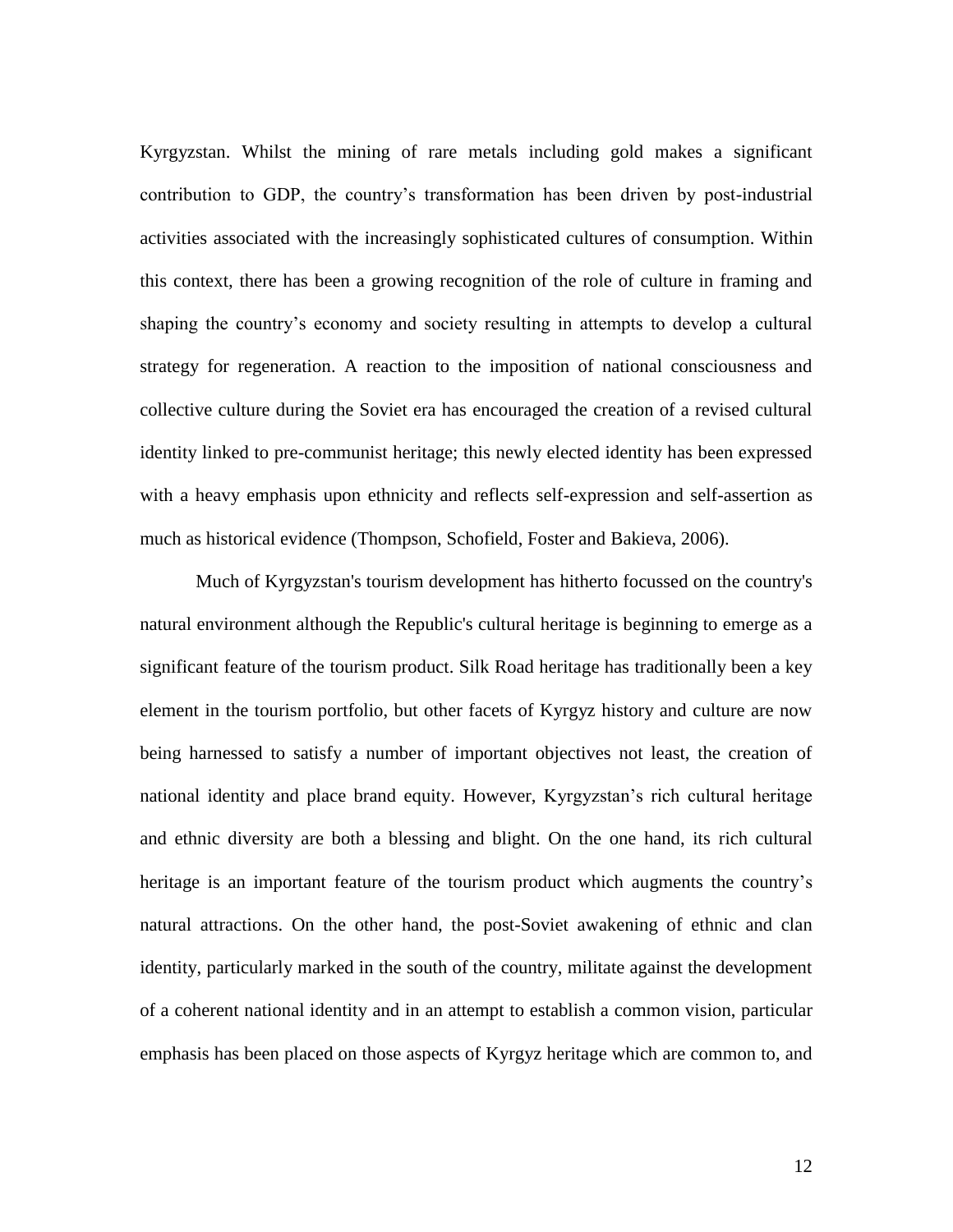recognised by, inhabitants of both southern and northern regions. These elements are the Manas epos and pastoral nomadism and both have emerged as core elements of the cultural tourism product, the latter as 'Jailoo tourism'.

#### *The Manas Epos*

Archaeological evidence of settlements in Kyrgyzstan can be traced back 300,000 years, although it was not until the  $16<sup>th</sup>$  century that the Kyrgyz people migrated to the land which is known today as Kyrgyzstan and not until the October Revolution of 1917 that they acquired a written language. The prolonged reliance on the oral method of passing on information led to a series of epic poems known as 'epos', which played a significant role in passing value systems from one generation to another. Among the 34 Kyrgyz epos which have been identified by the Turkish Language Institution, by far the longest (some 553,000 lines), best known and most enduring is the Manas epos. It tells of the life and death of Manas, the leader of the Kyrgyz tribes during the most successful period of their history when the Kyrgyz conquered Chinese Turkestan and won a great victory over the Uyghurs (Auezov, 1999). Not surprisingly, given Manas' status in Kyrgyz cultural heritage, he became the central figure on which the Kyrgyz cultural identity was based. During the Soviet era, many of those responsible for research into the Manas epos were imprisoned, disappeared, or were shot. The epos was suppressed because of fears relating to pan-Turkic and pan-Islamic undercurrents which were considered to be damaging to the common, supranational Soviet culture (Paksoy, 1989).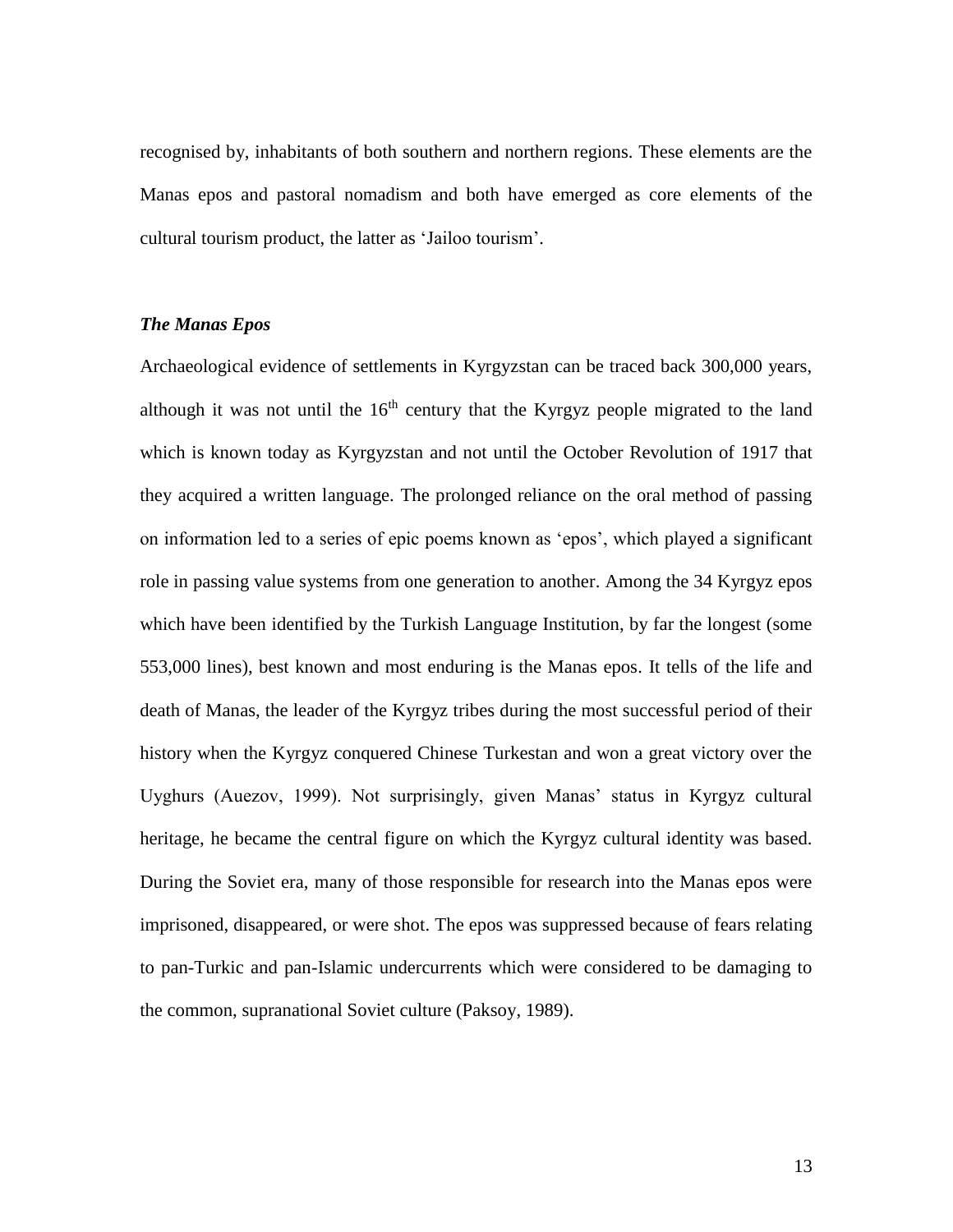Nationalism requires a shared sense of history whether it is based on fact or myth and much of the mythology behind modern forms of nationalism is militaristic. The Manas legend is typical in this respect although it is atypical in the sense that Manas is an important cultural icon for all Turkic peoples in Central Asia irrespective of their political or geographical affiliations (Musayev, 1994). However, Manas promotes the collective consciousness of the Kyrgyz nation and is an integral part of national identity only in Kyrgyzstan (Thompson et al, 2006). The strategic importance of Manas to the Republic's cultural and political identity is demonstrated by the fact that less than a year after gaining independence, President Akayev declared plans for the celebration of the 1000<sup>th</sup> anniversary of the Manas epos in 1995, a largely extraneous date given the lack of clarity over the epos' exact period of origin. A key objective of the millennium celebrations was the promotion of national identity following cultural repression and their importance is reflected in the cost of the four day event which exceeded eight 8 million USD, equivalent to 710 USD per head of population (Mayhew, Plunkett and Richmond, 2000). Manas embodies the spiritual unity of the Kyrgyz, their democratic principles and their independence (Guttman, 1999) and is a potent symbol of the Republic, which underpins both Kyrgyz national identity and the country's cultural tourism product.

Emerging nations which are in the process of developing tourism products require strong and differentiated brands to improve their identity and imageability in order to position themselves effectively in the mind of prospective consumers. To this end, tourism promotional literature often draws on indigenous markers and cultural symbols to facilitate particular ways of seeing and interpreting a destination and not surprisingly,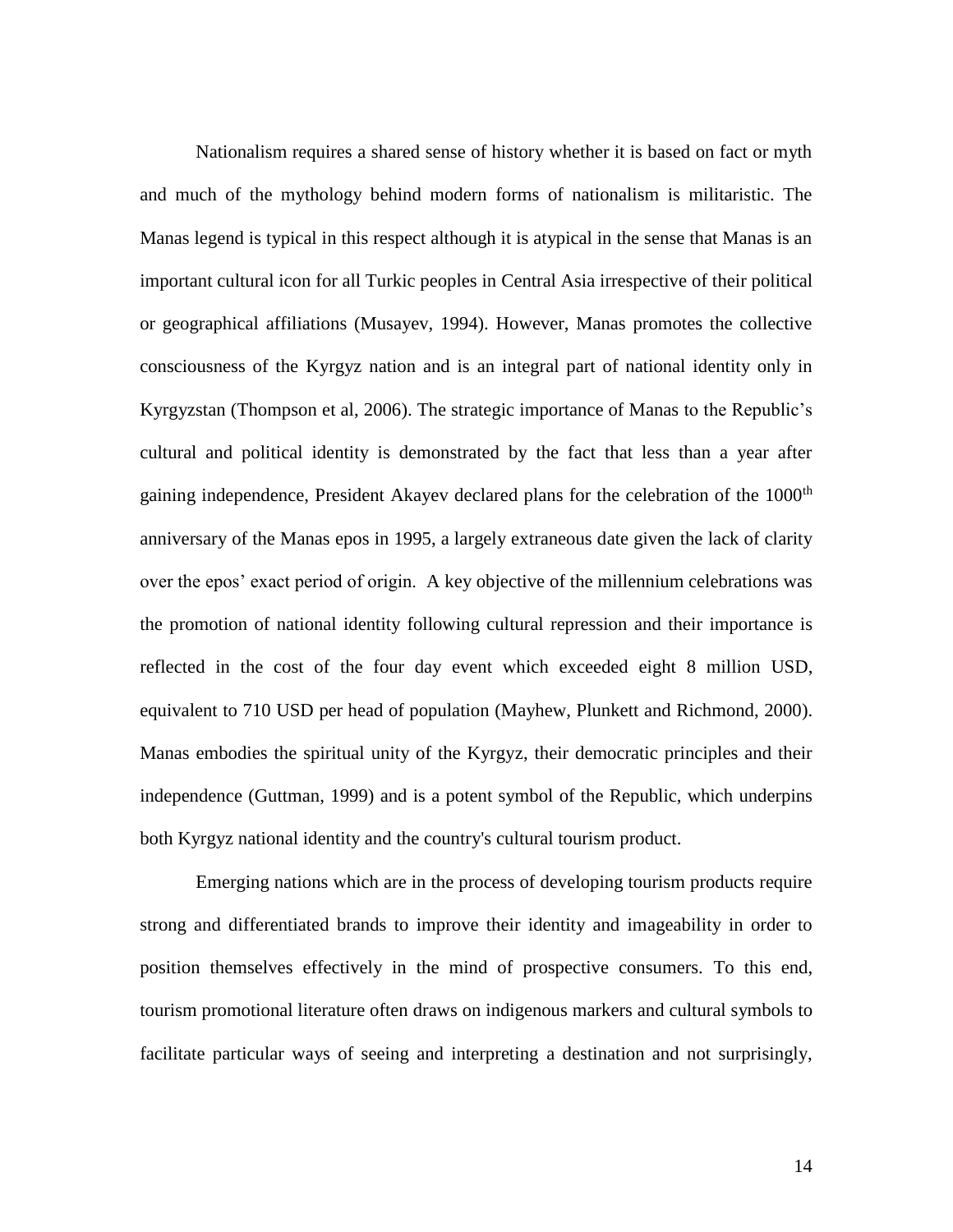given Manas' iconic status and contemporary relevance, Kyrgyzstan's official state promotional literature is no exception. This is an effective means of symbolising many of the Republic's post-Soviet Turkic and Kyrgyz values and characteristics whilst presenting a broader cultural tourism portfolio (over and above the Silk Road heritage) to the international marketplace (Thompson et al, 2006). It also represents a means of both positioning the brand away from its 'Switzerland in Central Asia' image and differentiating the tourism offer from competitors with similar natural resources and nomadic heritage. The Manas legend is rapidly becoming part of the Kyrgyz self image; its use in promotion is therefore as relevant to rekindling deep rooted Kyrgyz ethnic identities as it is to presenting a coherent image to external audiences and promoting the cultural tourism product.

#### *Pastoral Nomadism, Jailoo Tourism and CBT*

Before Soviet collectivisation, the Kyrgyz people were pastoral nomads and this tradition has been continued in the form of 'Jailoo' ('summer pasture') tourism which describes the seasonal practice of Kyrgyz families moving with their livestock to mountain pastures in the month of May. This nomadic heritage has been developed further into a tourism product which is popular with international visitors who want to experience the traditional Kyrgyz way of life and its customs. Visitors are able to stay with families in 'bozu' (yurts) and enjoy authentic Kyrgyz hospitality. This 'Shepherd's Life' product was developed through a joint venture between the Kyrgyz government and Helvetas, the Swiss Association for International Co-operation. The initiative provided training to residents in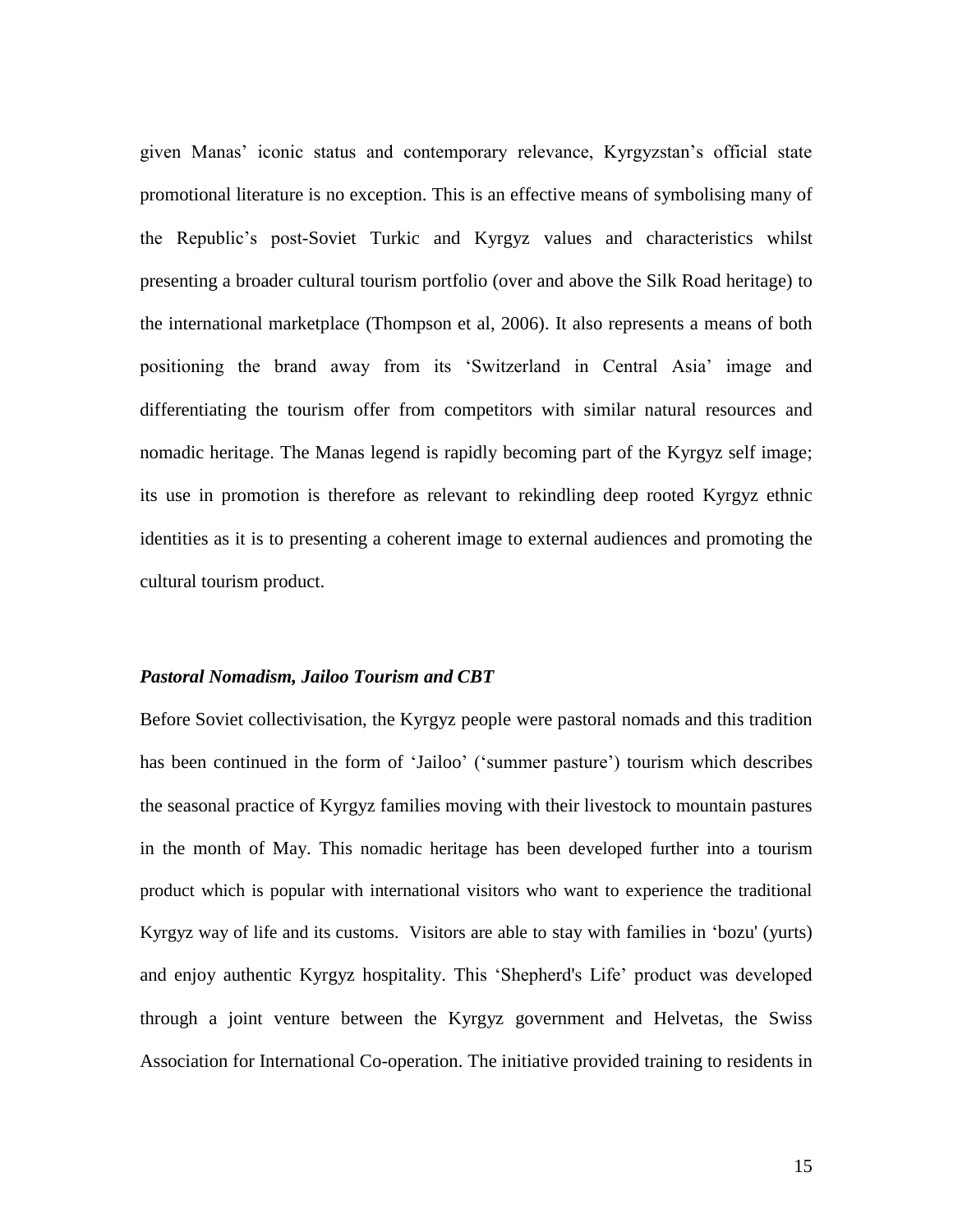rural locations and has helped to spread economic and social benefits into some of the more remote and poorest areas of the country thereby addressing one of the government's key priorities for tourism development.

Following this successful model, Helvetas has supported the development of other community based tourism (CBT) projects in poor rural areas. CBT is a form of 'forprofit' eco-tourism based on participatory stakeholder decision-making, local economic development, the provision of investment opportunities for local inhabitants and sustainable environmental practices. The CBT model is particularly important for Kyrgyzstan given the acute social problems and the sector's heavy dependence on the physical environment. There are 17 CBT groups together with a five-group association of shepherd families offering 'jailoo' (yurt-based) tourism throughout Kyrgyzstan. In January 2003, the CBT groups amalgamated and established their own Kyrgyz Community Based Tourism Association (KCBTA) and the 'Hospitality Kyrgyzstan' brand.

The objective of KCBTA is to improve living standards in remote rural areas by developing a sustainable ecotourism model that utilizes local resources (KCBTA, 2007). KCBTA is trying to achieve this through a pro-poor strategy that includes the development of CBT as a niche, the integration of CBT into the mainstream tourism industry and the development and implementation of policies conducive to rural CBT (Raeva, 2005). Overall, the CBT concept appears to be working well in rural areas where there are very few alternative sources of income, although progress is slow because of the lack of market orientation and entrepreneurial skills among local communities. CBT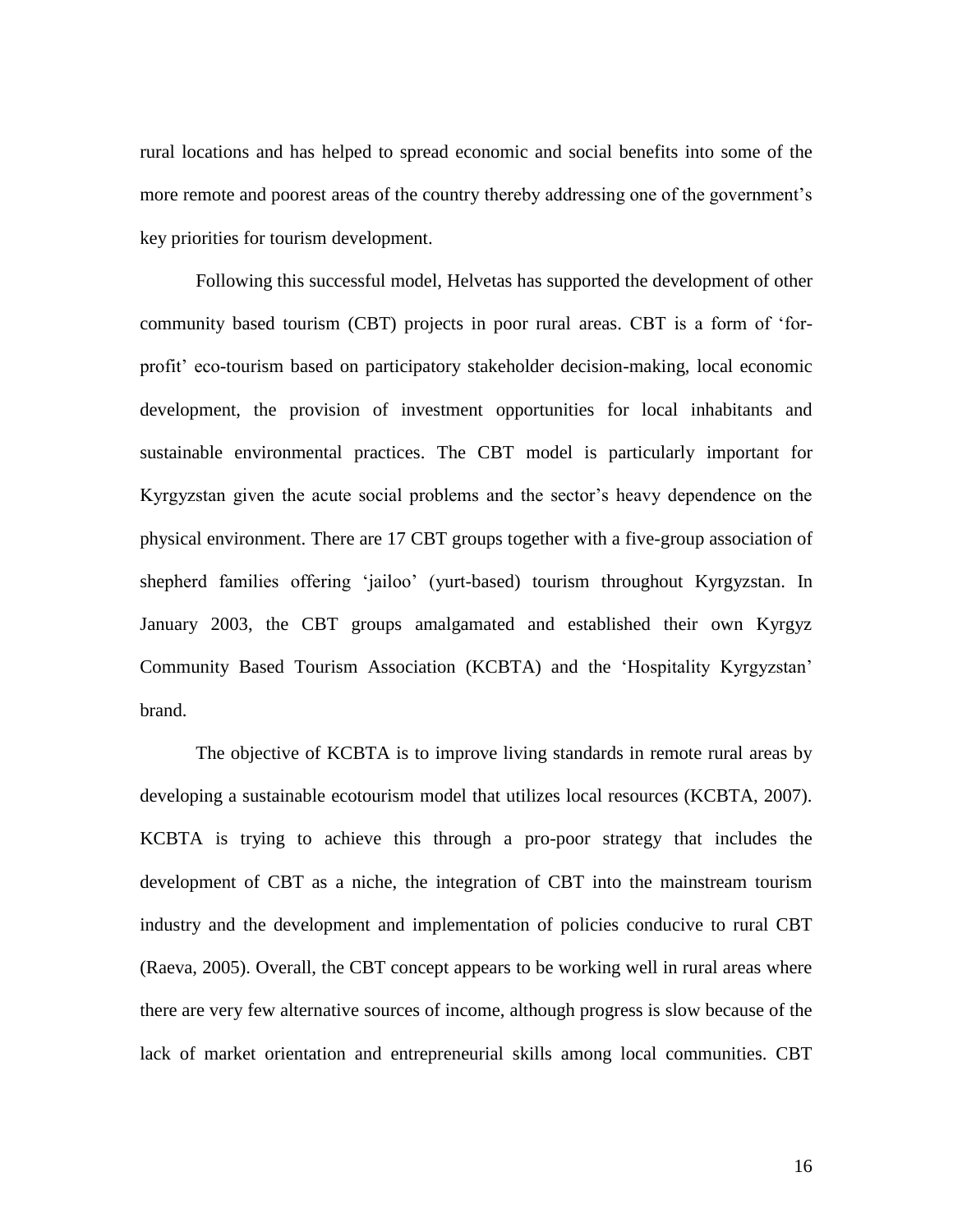income typically represents between 30 and 40 percent of total family income and is a viable means of redistributing tourism wealth from the dominant Bishkek-based tour operators to Kyrgyzstan's poor communities.

The development of CBT in Kyrgyzstan is illustrated in Table 2. There has been a steady increase since 2000 and although there was some decline in individual CBT group membership in 2005 after the revolution, this was offset by membership increases in other areas and three new CBT groups emerged. The net result was a 19 percent increase in membership. Compared with the 100 percent increase between 2003 and 2004, this suggests that the immediate effect of the political upheaval was to reduce the rate of CBT development rather than curtailing or reversing the upward trend. The figures for 2006 show that overall there was a 17 percent increase in CBT membership. Some individual CBT groups increased their membership, five new area groups were established, a few retained their 2005 figures whilst a number of areas declined. By comparison, in 2007 CBT membership decreased by nine percent. It is interesting to note that whilst many groups increased their membership and a few remained stable, others declined. Clearly, the political situation has affected CBT development overall, but its impact has been less than expected. The remoteness of many CBT group locations may have insulated them from the worst effects of the political events, although some southern groups such as Talas and Osh have experienced difficulty in recovering their pre-revolution trajectory and CBT Bokonbaevo appears to be in slow decline. This may reflect local politics and/or western market perceptions of risk associated with visiting southern regions despite the relative stability in the country overall.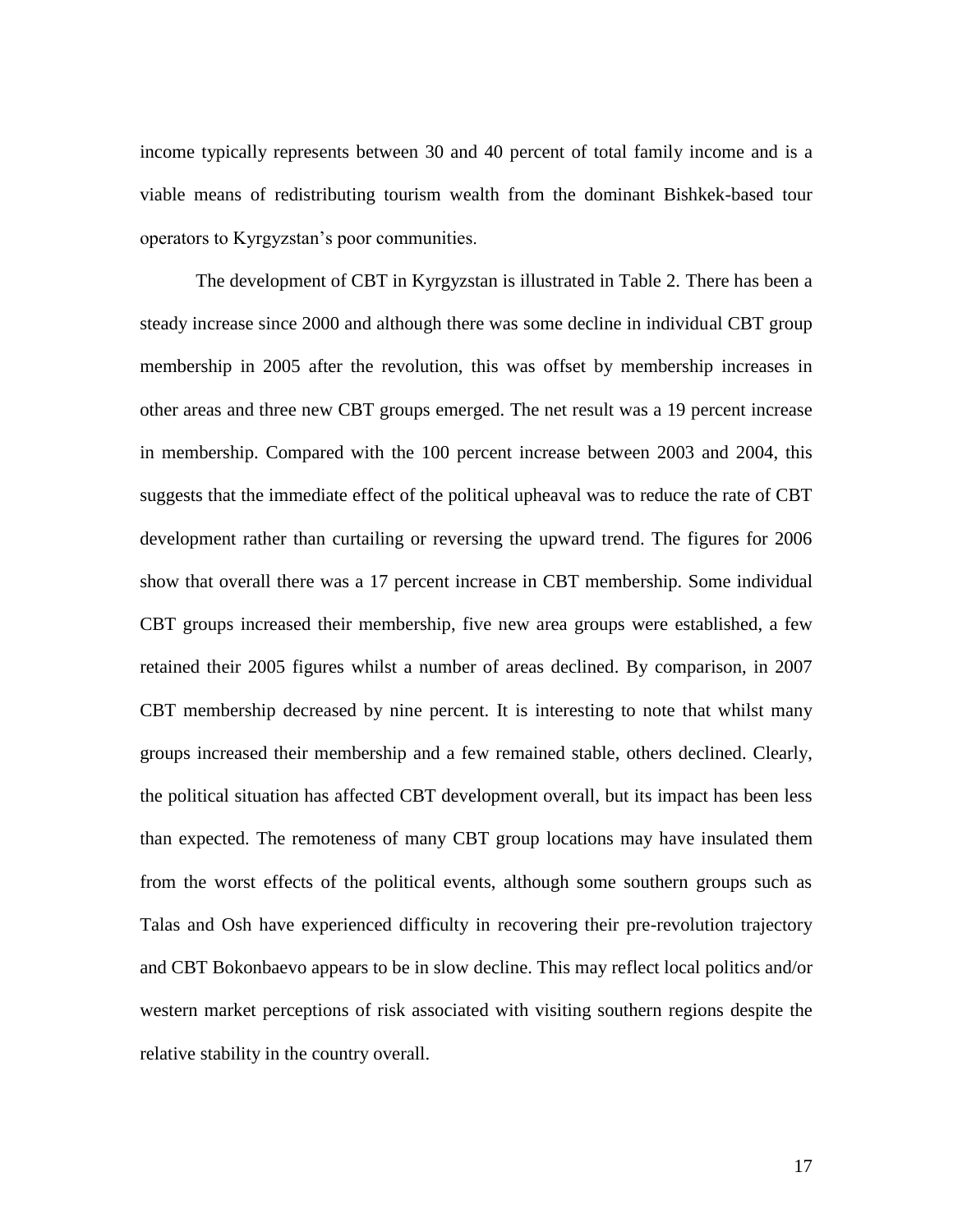#### **TABLE 2 NEAR HERE**

Table 3 shows that the number of tourists who visit CBT groups in Kyrgyzstan has increased significantly since 2000 and it is interesting that 5,122 tourists were received during 2005, an increase of 5 percent in comparison to 2004. Southern CBT groups did however experience a decrease in tourists, reflecting the CBT membership statistics, notably Jalalabad and Kazarman compared with CBT groups in the north and central areas for example, Karakol and Naryn. In 2006, CBT visitor numbers increased by just under 14 percent. Kochkor and especially Naryn continued to grow, Jalalabad, Karasuu, Arsalanbob and Osh significantly increased their visitor numbers and reversed the contraction experienced in 2005 and CBT Chong-Kemin and Alay were added to the portfolio. By comparison, visitor numbers fell at CBT Karakol and Shepherd's Life after increasing over 2005 and at CBT Tamchy, Kazarman and Talas, visitor numbers continued to decline. Interest in Kazarman and Talas was constrained because of the corresponding lack of available activities such as treks in these areas (KBTA, 2007). In 2007, visitor numbers grew by 33 percent and only CBT Karasuu experienced difficulties. Visitor numbers at the two CBT groups added in 2006 had increased exponentially and three further groups were in operation. The availability of organized tours and treks in the areas where CBT developments are situated is a significant influence on tourist arrivals.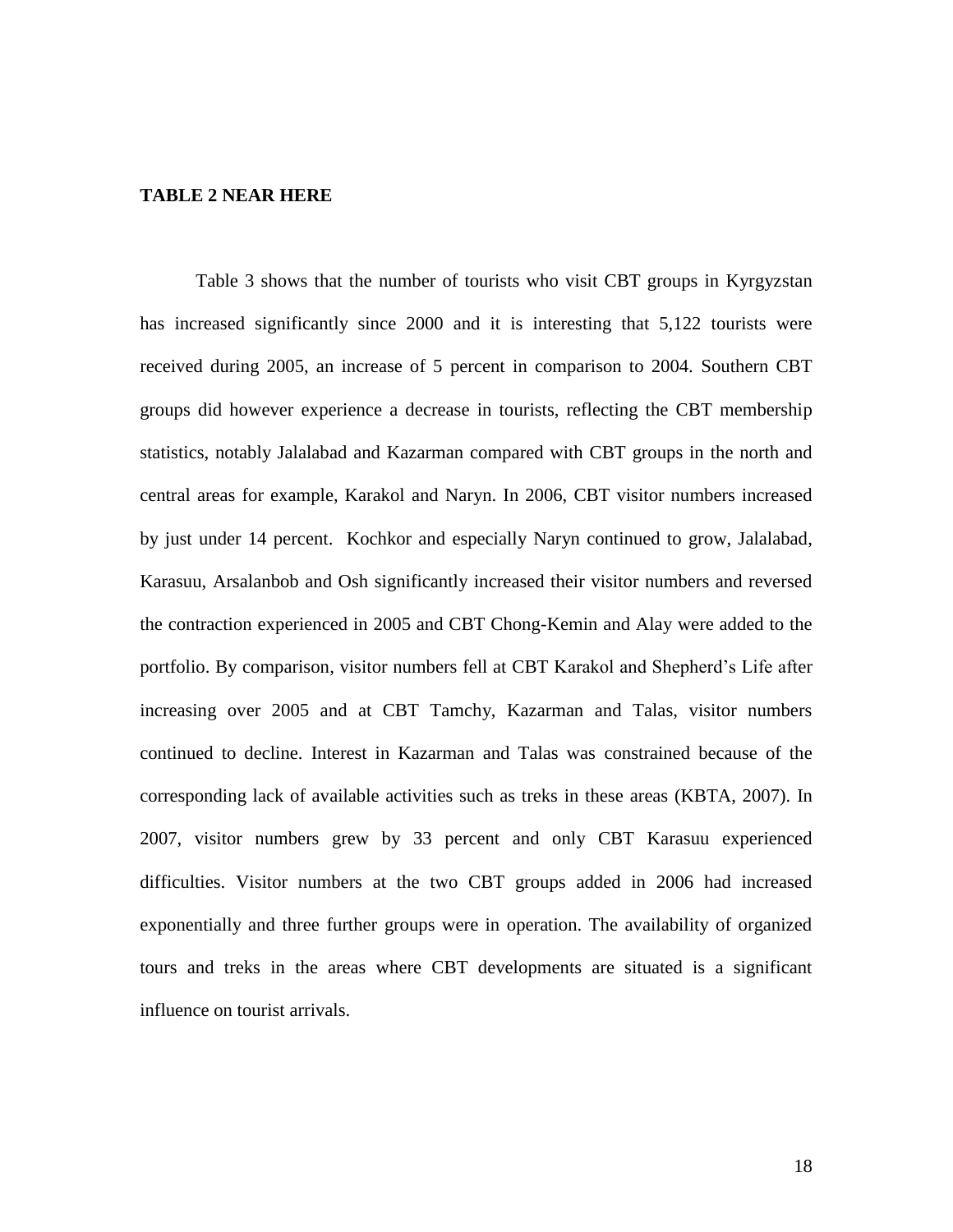#### **TABLE 3 NEAR HERE**

The negative impacts of political and economic change in transitional countries are often most significant in rural areas. In the case of Kyrgyzstan, the results suggest that the CBT programme has helped to offset the worst effects of the political upheaval, particularly in relation to the revolution and its aftermath notwithstanding the significant levels of poverty in rural areas and the outmigration as a result. Nevertheless, there are regional variations; the negative image of the south, in terms of its political instability (particularly in and around Osh) and the attendant risks for visitors, may have been exacerbated at least in the short term by the events of 2005, although the KCBT (2008) report that interest in visiting southern regions is now increasing as is the overall number of international visitors to the Republic since 2005 including visitors to CBT groups. This may reflect the increased awareness of Kyrgyzstan in global markets through media coverage of the revolution. More locally, the CBT initiative and the 'Hospitality Kyrgyzstan' brand in particular have been an effective vehicle for the development of a distinctive rural identity which links directly with the cultural heritage of the Kyrgyz nomadic tradition.

Restructuring processes resulting from political and economic transformation often affect the role and identity of women (Weiner, 1997) and they are often less well positioned to take advantage of new economic opportunities under these conditions (Hall, 2004). Community involvement and ownership of tourism development for women has often been inhibited by the legacy of minimal experience of bottom-up initiatives and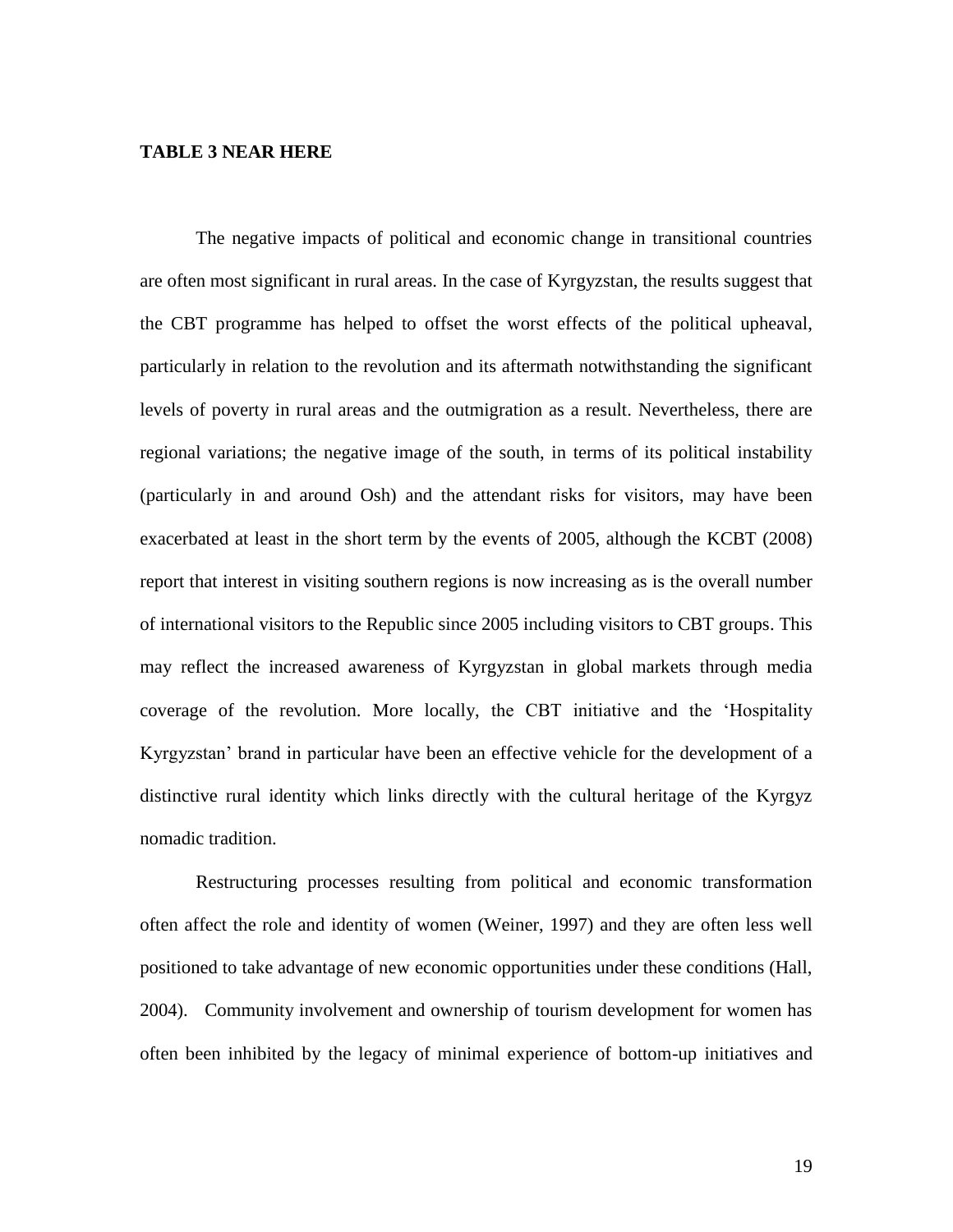lack of opportunity to participate in local decision-making because of the tradition of male dominance. The CBT initiative has addressed this issue and provided Kyrgyz women with employment opportunities and support for self-determination in order to ameliorate their identity, role and employment status (KCBTA, 2007).

#### **CONCLUSION**

The development of national identity can raise contradictions and tensions between the generation of a collective identity for a country's citizens (to inculcate a sense of pride and to forge domestic unity and common aspirations) and an acceptable image for the consumption of international tourists and investors (Hall, 2004). Kyrgyz identity is a complex issue which is underpinned by a range of factors at local, regional and national levels. The Republic is now beginning to emerge as a distinct socio-political entity, despite the heritage it shares with other newly-independent Central Asian states: Islamic faith, Turkic language and culture, deep-rooted clan loyalties, a pre-Soviet nomadic lifestyle and Marxist-Leninist rule. However, recent events have destabilised the basis of the Republic's differentiation from its neighbours: its commitment to democracy, free market economics and standing against Islamic fundamentalism. The challenge for Kyrgyzstan is to construct a national identity that is both socially and politically acceptable and ensure that its inter-regional enmity does not deteriorate into the kind of politics that are currently being witnessed in Tajikistan.

The government recognizes tourism's potential to integrate the Republic into the global economy and this sector is beginning to make a useful contribution to foreign

20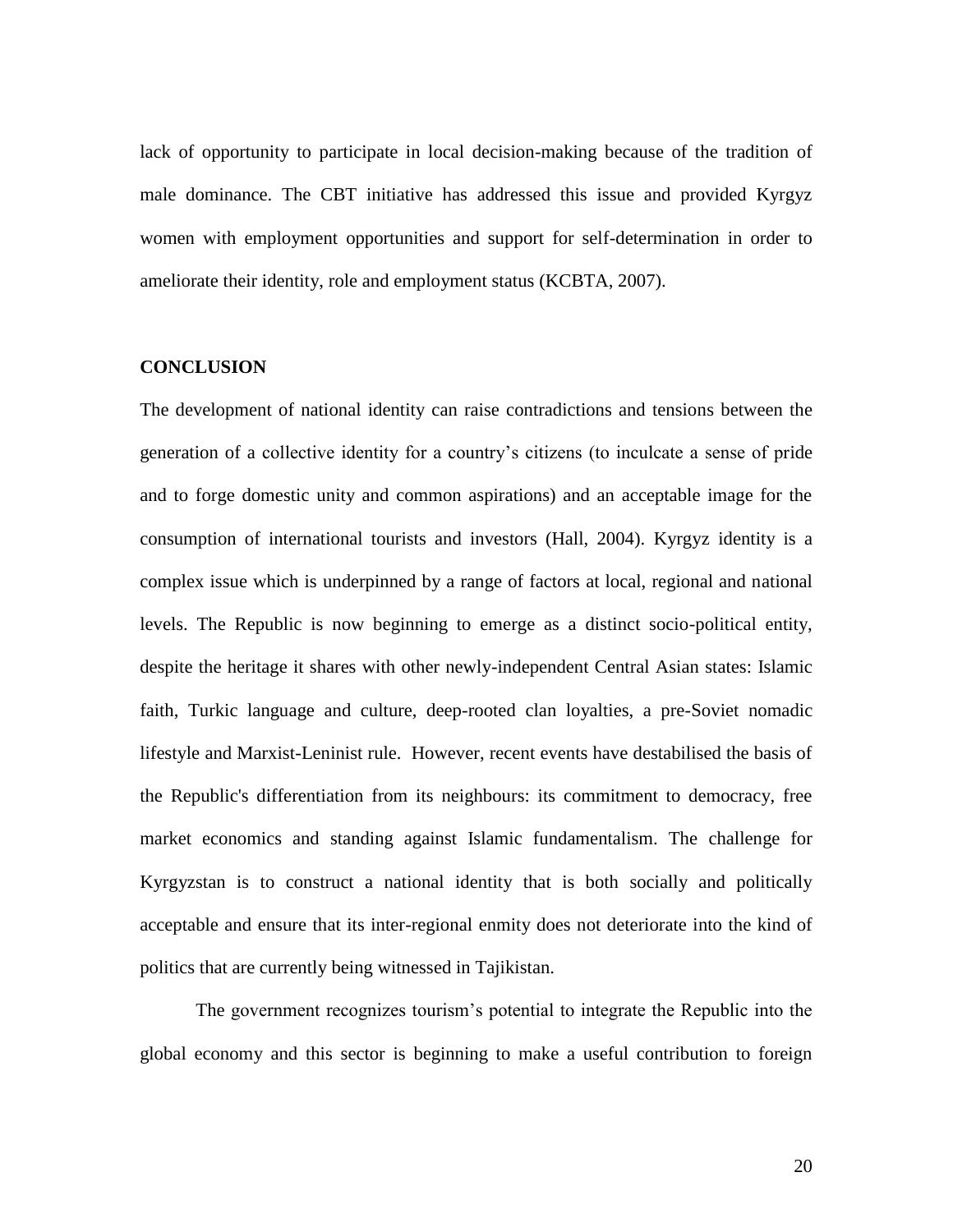exchange earnings and the creation of employment opportunities not least through the development of CBT in rural areas. Furthermore, the development of the Kyrgyz state tourism product is providing an opportunity to forge a national identity and secure political re-imaging objectives to support the country's economic and social development goals. Within the context of tourism branding, cultural heritage is value laden; economic and political power have significantly influenced the selection and interpretation of the nation's history. The communist legacy is strongly dissonant with Kyrgyzstan's contemporary aspirations and this is reflected in the lack of emphasis on the country's communist past within the present tourism product and the selection of pre-Soviet historical icons such as Manas to both differentiate the brand and establish a distinct identity for the nation. This is helping the government to develop a clear, credible and sustainable position for the Republic in a tourism market characterised by increasing regional and international competition, product parity and substitutability.

There is no question that the tulip revolution liberated the nation from a corrupt, autocratic regime and restated the Republic's political identity. However, the events in 2005 and subsequently indicate that the country's problems won't be solved in the short term. A key question is whether or not Kyrgyzstan is ready for democratisation; the country's multi-ethnic identity and recent history have combined to demonstrate that the Republic is still torn between its traditional culture, Soviet legacy and Western influence. Clearly, the development of a modern civil society and a viable economy are important factors on the country's road to democracy. What is less clear is whether domestic interests or those of its Central Asian neighbours will permit the Republic to consolidate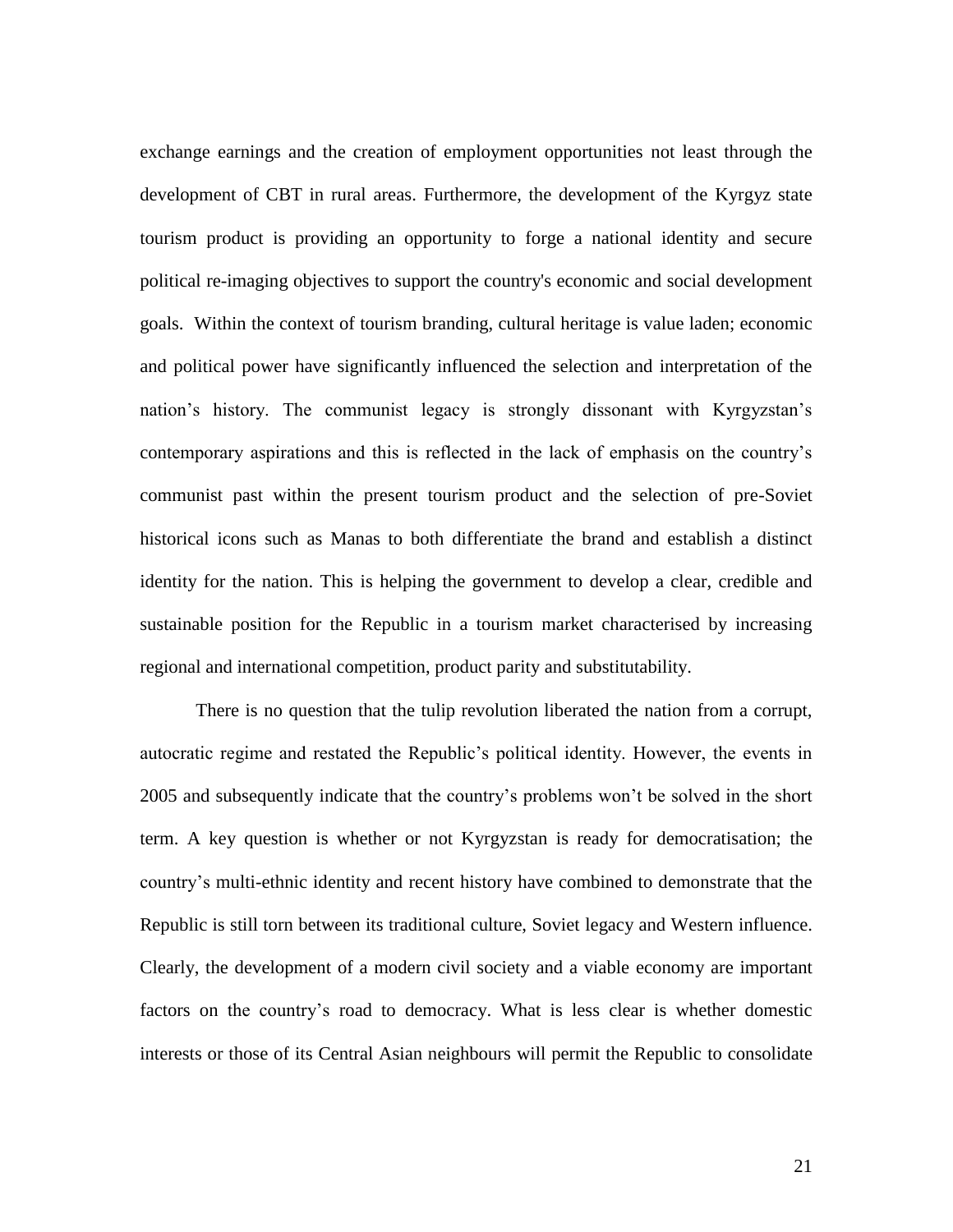its identity without which it will struggle to attract international attention and achieve its integration into world markets. Without political and economic stability, a strong legal system and the eradication of corruption, the prospects for international assistance and tourism development remain in the balance. The weight of evidence suggests that, in both political and tourism terms, the identity of this least known of the little known former Soviet Asian republics is likely to remain in a transitional state for the foreseeable future.

#### **References**

Akipress (2008) *Report by AkiPress News Agency,* Kyrgyzstan*.* Online. Available HTTP: <http//[:www.akipress.com/\\_en\\_news.php?id=27162](http://www.akipress.com/_en_news.php?id=27162) (accessed 13 March 2008).

Anderson, J. (1999) *Kyrgyzstan: An Island of Democracy in Central Asia,* Harwood Amsterdam: Academic Publishers.

Anderson, J. (2000) 'Creating a framework for civil society in Kyrgyzstan'. *Europe-Asia Studies*, Vol. 52 (1) (January), 77-93.

Asian Development Outlook (2005) 'Economic trends and prospects in developing Asia: Central Asia'. Online. Available HTTP:

<http//[:www.adb.org/Documents/Books/ADO/2005/kgz.asp.](http://www.adb.org/Documents/Books/ADO/2005/kgz.asp) (accessed: 15 April 2008).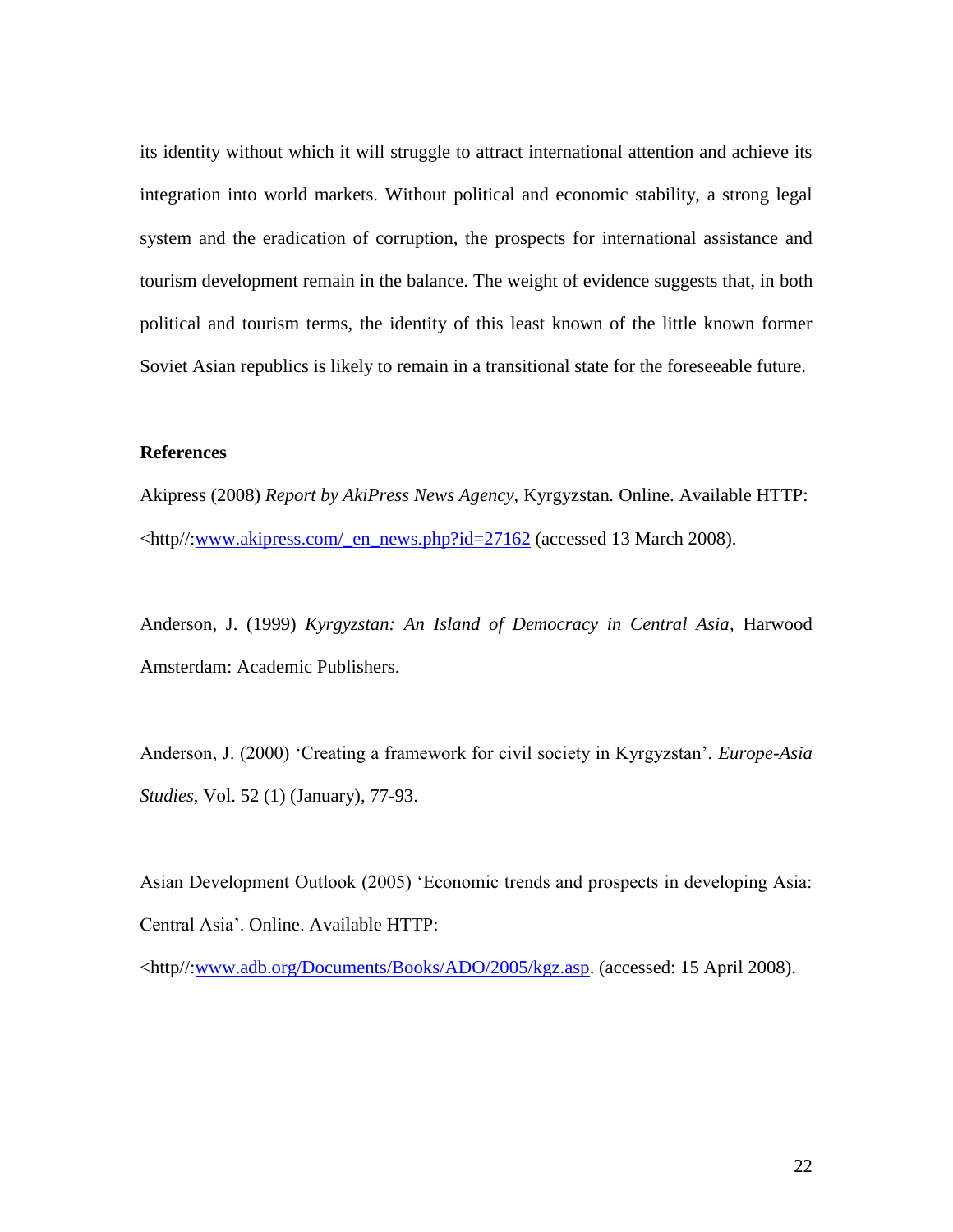Auezov, M.A. (1961) *The Kirghiz Heroic Epos 'Manas',* Frunze: National Academy of Sciences.

Europe-East (2002) 'IMF concludes 2001 consultation with the Kyrgyz Republic', *Europe-East*, 23 January, 317-318.

Faudel, H. (2004) '*Review of Vocational Education, Training and Employment in Kyrgyzstan 2003',* Luxembourg: European Training Foundation, Office for Official Publications of the European Communities.

Guttman, C. (1999) 'Kyrgyzstan: breaking out of the old shell', *UNESCO Courier*, November, 21-22.

Haberstrok, M. (2000) 'Kyrgyzstan - Asia's future Switzerland'. Online. Available HTTP:<http//:

*<http://cdf.gov.kg/en/country/travelarticles.htm>* (accessed: 12 November 2002).

Hall, D. (ed.) (1999) *Tourism and Economic Development in Eastern Europe and the Soviet Union*. London: Belhaven Press.

Hall, D. (ed.) (2004) *Tourism and Transition: Governance, Transformation and Development.* Wallingford, Oxfordshire: CABI.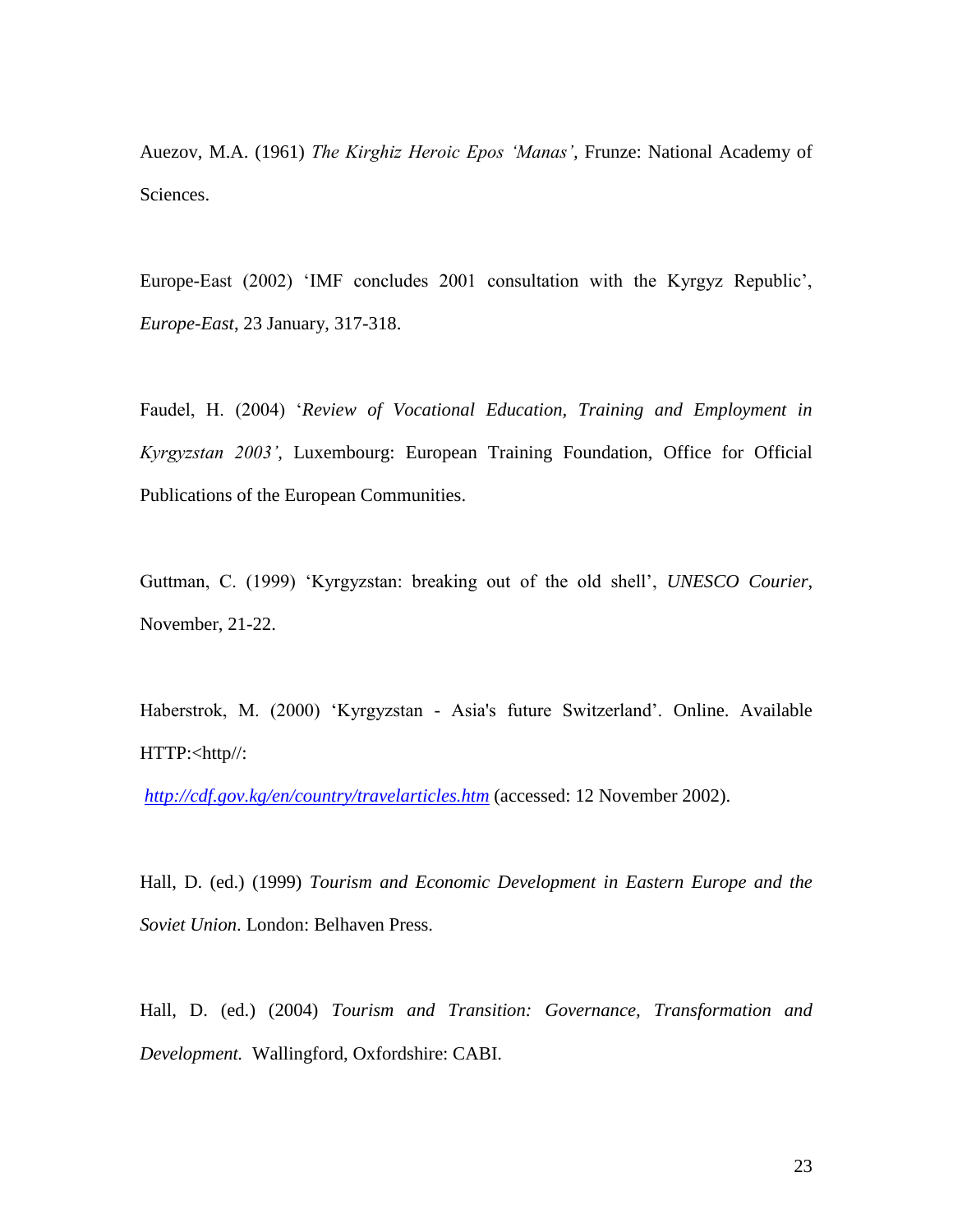Huskey, E. (1995) 'The rise of contested politics in Central Asia: elections in Kyrgyzstan, 1989-90', *Europe-Asia Studies*, Vol. 47 (5) (July), 813-833.

KCBTA (2005) *Kyrgyz Community Based Tourism Association 'Hospitality Kyrgyztan' Yearly Report,* Bishkek: KCBTA, December 2005.

KCBTA (2006) *Kyrgyz Community Based Tourism Association 'Hospitality Kyrgyztan' Yearly Report,* Bishkek: KCBTA, December 2006.

KCBTA (2007) *Kyrgyz Community Based Tourism Association 'Hospitality Kyrgyztan' Yearly Report,* Bishkek: KCBTA, December 2007.

KCBTA (2008) *Kyrgyz Community Based Tourism Association 'Hospitality Kyrgyztan' Yearly Report,* Bishkek: KCBTA, December 2008.

KSATS (2001) *Development of the Tourism Sector of the Kyrgyz Republic Until 2010.* Kyrgyz State Agency of Tourism and Sport, Bishkek.

Lipset, S.M. (1994) 'The social requisites of democracy reviewed', *American Sociological Review*, Vol. 59, 1-22.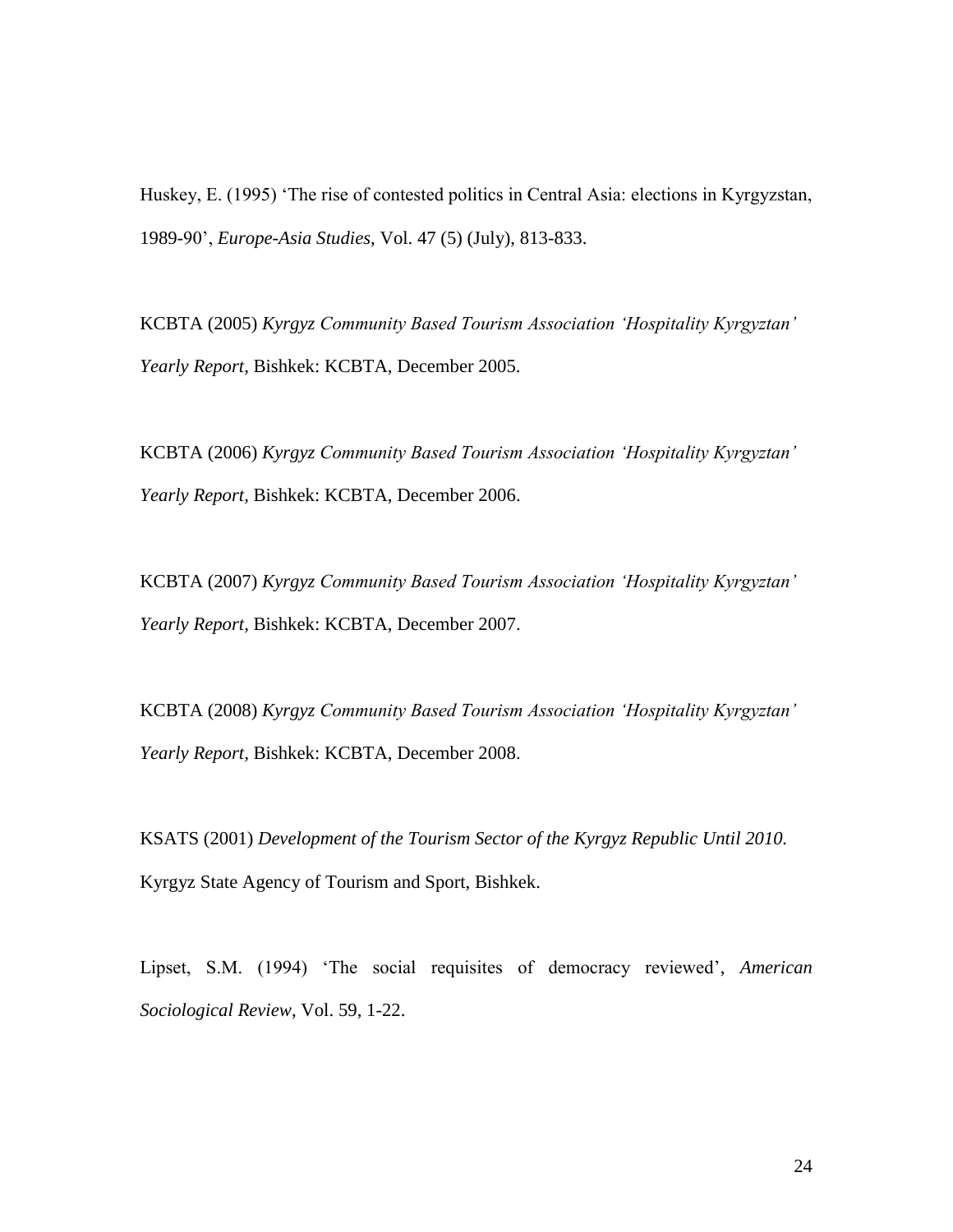Marat, E. (2006) *The Tulip Revolution: Kyrgyzstan One Year After,* Washington DC: the Jamestown Foundation.

Marat, E. (2007) 'Parliamentary reflections looming as another constitution is adopted in Kyrgyzstan', *Eurasia Daily Monitor*, Vol. 4 (3), 4 January, Washington DC: the Jamestown Foundation.

Marat, E. (2008) 'National ideology and state-building in Kyrgyzstan and Tajikistan'. *Silk Road Occasional Paper,* January 2008. Central Asia-Caucasus Institute and Silk Road Studies Program. Washington: Institute for Security and Development Policy, Johns Hopkins University.

Mayhew, G., Plunkett, R. and Richmond, S. (2000) *Central Asia,* London: Lonely Planet Publications.

Musayev, S. (1994) *The Epos 'Manas', Bishkek:* Kyrgyz Polygraph Kombinat.

Paksoy, H.B. (1995) 'Nationality or religion', *Association for the Advancement of Central Asian Research (AACAR)* Bulletin VIII (2), 13-25.

Platt, G. (1994) 'Development bank approves financing for Kyrgyzstan', *Journal of Commerce*, Vol. 401 (September), 3-4.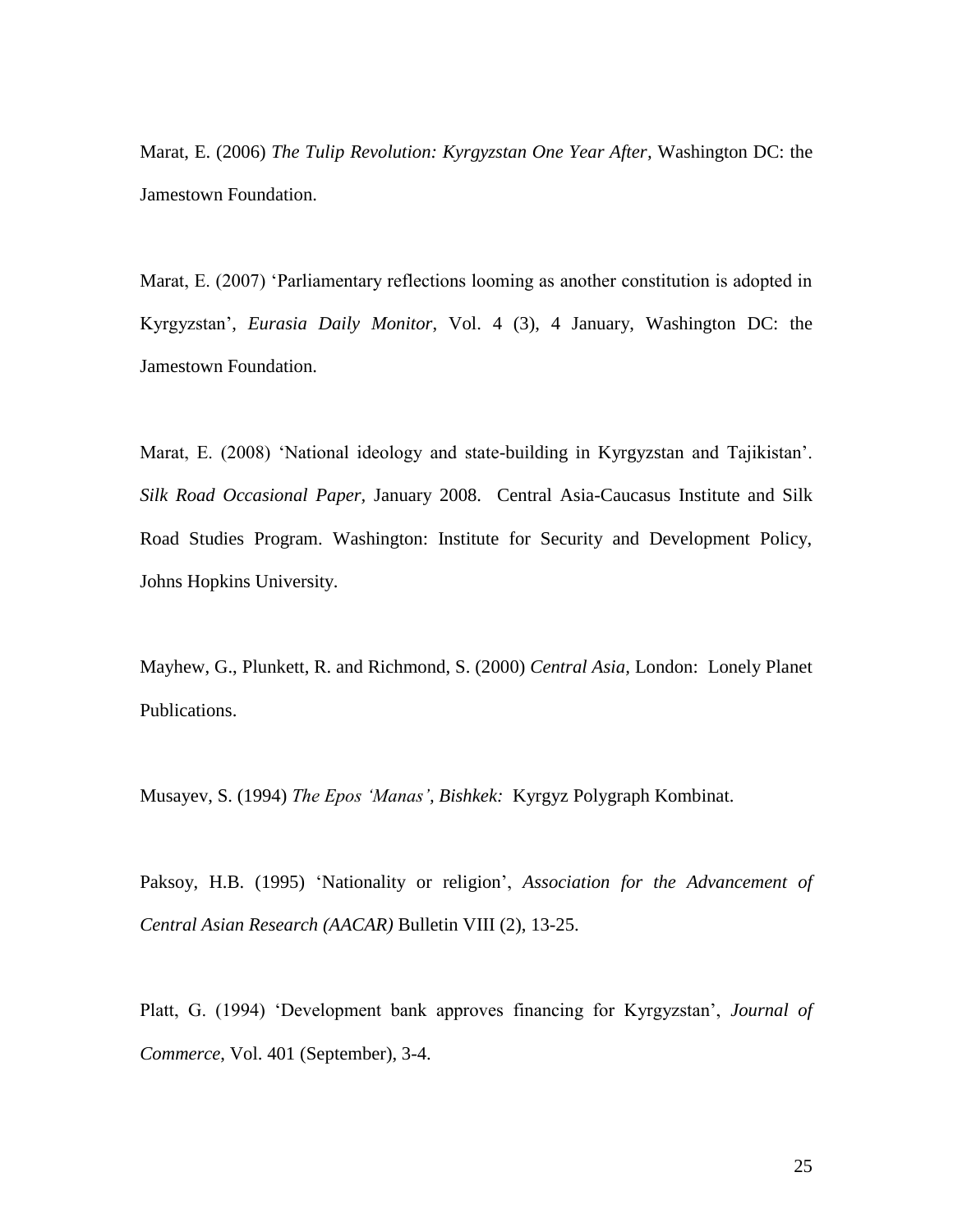Raeva, D. (2005) 'Development of rural regions of Kyrgyzstan through investments in community based tourism', *Strategies for Development and Food Security in Mountainous Areas of Central Asia International Workshop*, Dushanbe, Tajikistan, 6<sup>th</sup> to 10<sup>th</sup> June 2005.

Schofield, P. (2004) 'Positioning the tourism product of an emerging industry: image, resources and politics in Kyrgyzstan', in D. Hall (ed.) (2004) *Tourism in Transition: Global Processes, Local Impacts,* London: CAB International, 105-118.

Socor, V. (2005) 'Anticlimactic end to Kyrgyz revolution'. *Eurasia Daily Monitor* Vol. 2 (162), 18 August 2005.

Starr, F. (1996) 'Making Eurasia stable', *Foreign Affairs*, Vol. 74 (1) (Jan-Feb), 80-93.

Thompson, K., Schofield, P., Foster, N. and Bakieva, G. (2006) 'Kyrgyzstan's Manas Epos Millennium celebrations: post-colonial resurgence of Turkic culture and the strategic marketing of cultural tourism', in Picard, D. (ed.) *Remaking Worlds: Tourism, Festivals and Change*, 172-190.

UNDP (1999) *Kyrgyzstan: National Report on Human Development*, Bishkek: UNDP.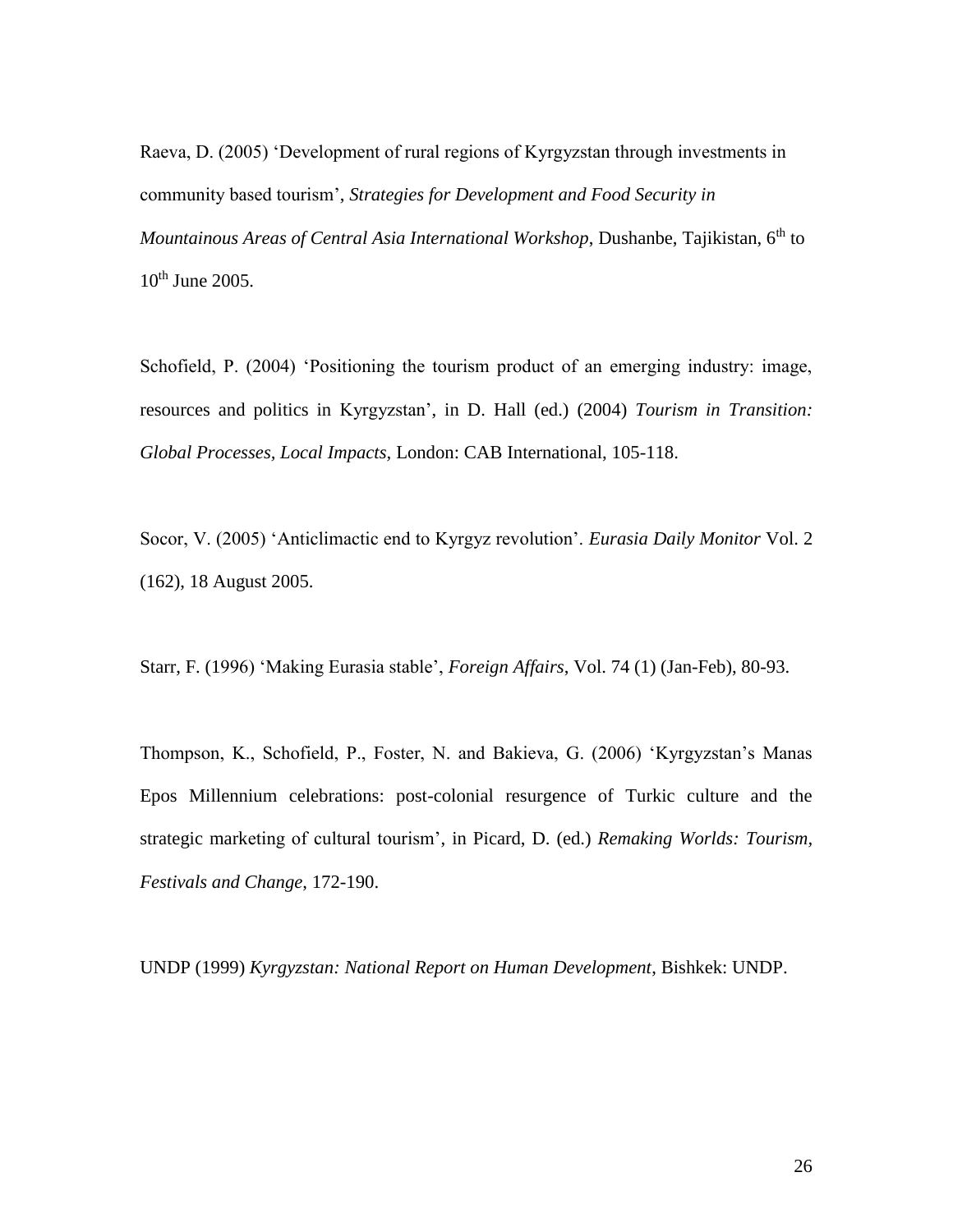UNICEF/WHO (1992) 'The looming crisis and fresh opportunity: health in Kazakhstan, Kyrgyzstan, Tajikistan, Turkmenistan and Uzbekhistan'. *UNICEF/World Health Organisation*, February-March, UNICEF/WHO, New York.

Weiner, E. (1997) 'Assessing the implications of political and economic reformin the post-socialist era: the case of Czech and Slovak women', *East European Quarterly*, Vol. 31 (3), 473-502.

World Bank (2006) '*Brief Report: Kyrgyz Republic'.* Online. Available HTTP: <http//[:www.worldbank.org/kyrgyzstan](http://www.worldbank.org/kyrgyzstan) (accessed: 22 November 2006).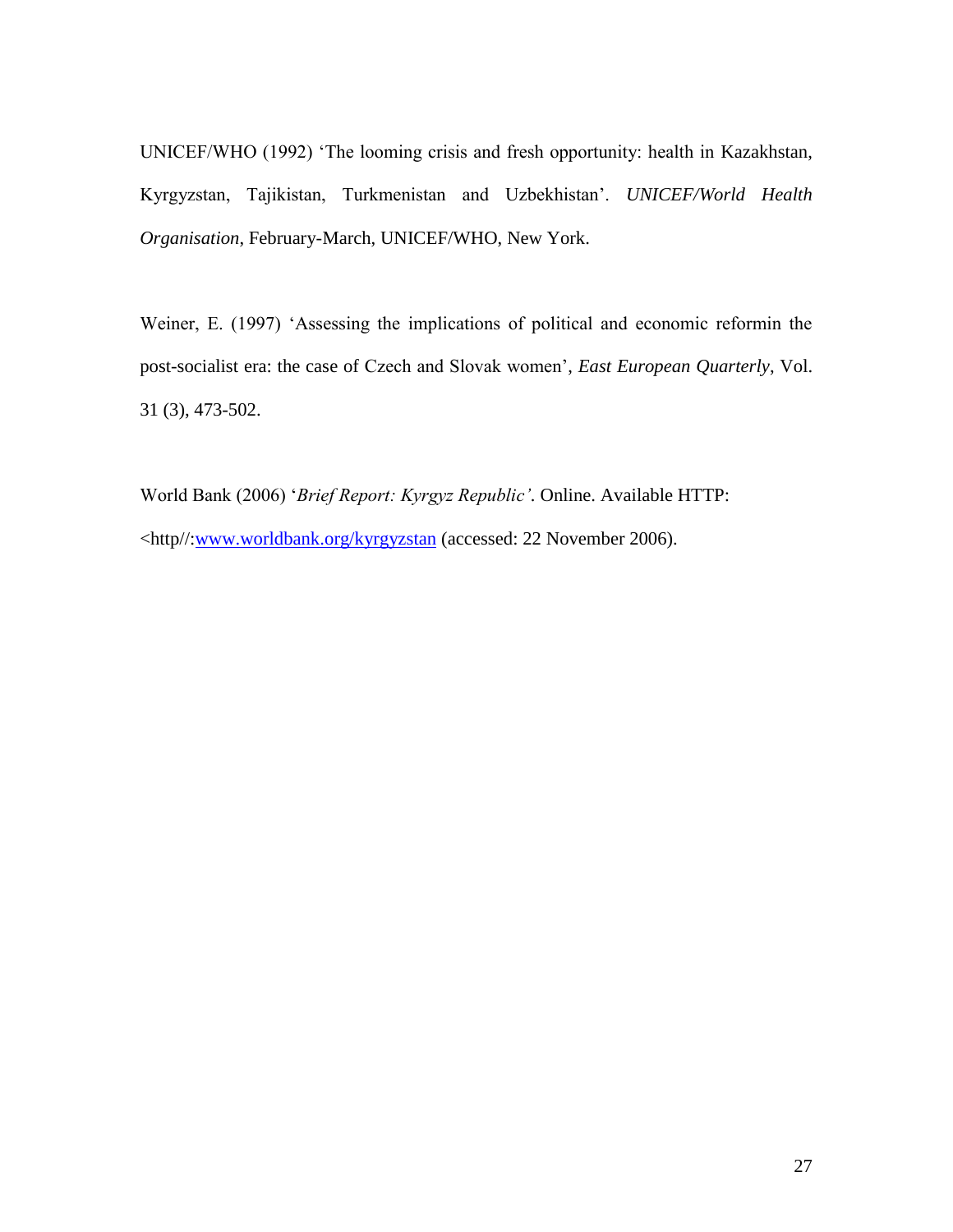| Year | <b>Arrivals</b> | $+/- (%)$ | Expenditure $(KGS1)$ | $+/- (%)$ |  |
|------|-----------------|-----------|----------------------|-----------|--|
| 1996 | 48,601          |           | 152,737,200          |           |  |
| 1997 | 87,386          | $+79.8%$  | 258,198,600          | $+69.0\%$ |  |
| 1998 | 59,363          | $-32.7%$  | 305,474,400          | $+18.3%$  |  |
| 1999 | 48.272          | $-18.7%$  | 512,760,600          | $+67.9%$  |  |
| 2000 | 58.756          | $+21.7%$  | 556.399.800          | $+8.5\%$  |  |
| 2001 | 98.558*         | $+67.7%$  | $1,163,712,000*$     | $+109.2%$ |  |
| 2002 | 139.589*        | $+41.6%$  | 1,927,398,000 *      | $+65.6%$  |  |
| 2003 | 341.990*        | $+144.9%$ | 2.363.790.000 *      | $+22.6%$  |  |
| 2004 | 737,500**       | $+115.6%$ | Data unavailable     |           |  |
| 2005 | $601,100**$     | $-18.5%$  | Data unavailable     |           |  |
| 2006 | 1.500.000**     | $+149.5%$ | Data unavailable     |           |  |
| 2007 | 1,600,000**     | $+6.7\%$  | 12,426262,200**      |           |  |
| 2008 | 1,895,000***    | $+18.4%$  | Data unavailable     |           |  |

*Table 1: International Tourism Arrivals and Expenditure for Kyrgyzstan*

*Source*: National Statistical Committee of the Kyrgyz Republic (2005)/WTO (2006)\*/ Akipress (2008)\*\*/National Statistical Committee, State Agency for Tourism (2009)\*\*\* KGS = 0.02 USD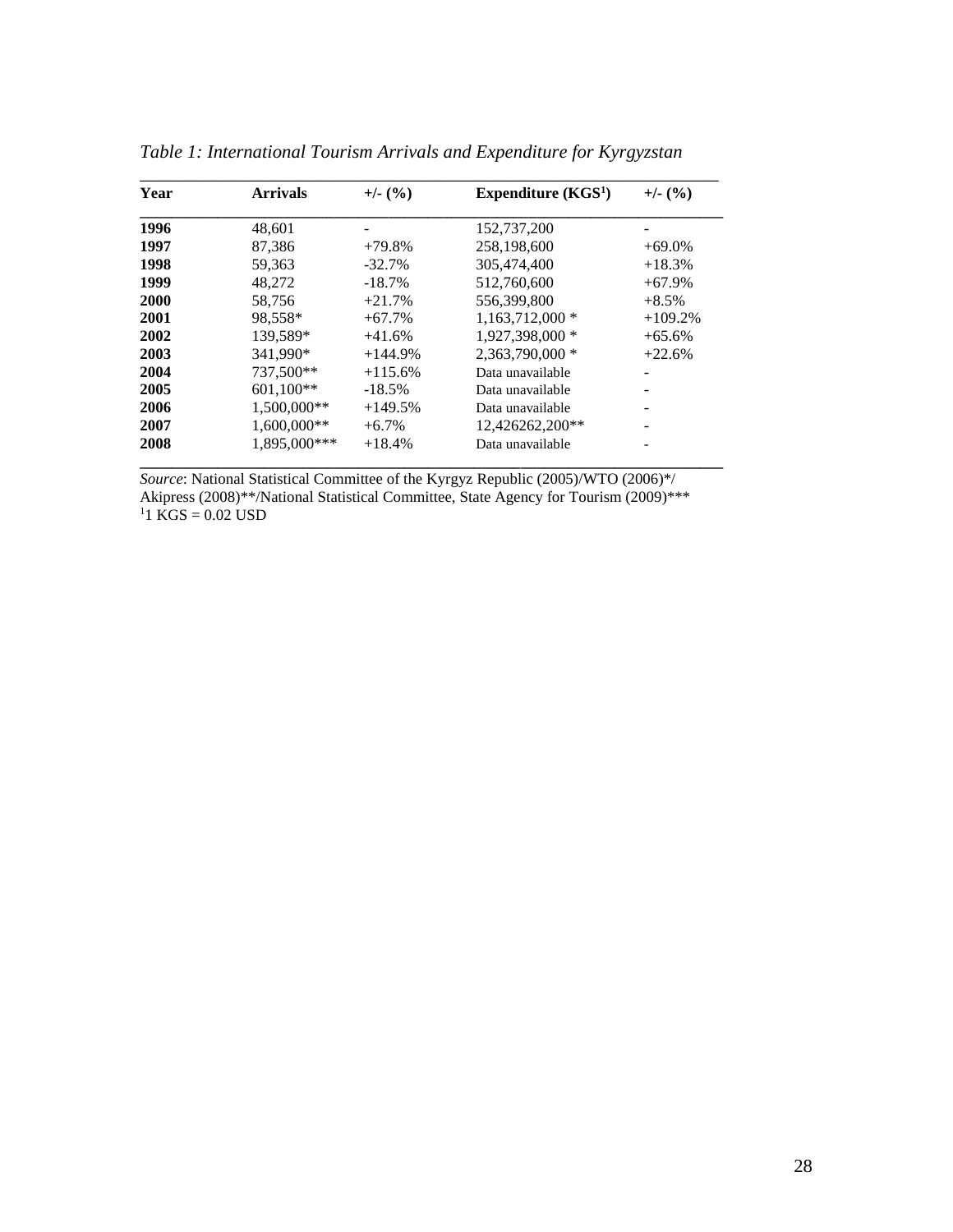| <b>CBT</b> Groups      | 2000              | 2001              | 2002                     | 2003              | 2004                     | 2005              | 2006 | 2007 |
|------------------------|-------------------|-------------------|--------------------------|-------------------|--------------------------|-------------------|------|------|
| CBT Kochkor            | 14                | 41                | 38                       | 30                | 32                       | 32                | 32   | 32   |
| <b>CBT</b> Naryn       | 15                | 21                | 22                       | 12                | 15                       | 13                | 15   | 15   |
| <b>CBT</b> Jalalabat   | 9                 | 18                | 20                       | 20                | 11                       | 13                | 20   | 25   |
| <b>CBT</b> Arsalanbob  |                   | 20                | 12                       | 20                | 22                       | 27                | 29   | 32   |
| <b>CBT</b> Karasuu     |                   | 25                | 20                       | 11                | 20                       | 23                | 23   | 23   |
| <b>CBT</b> Karakol     |                   | 24                | 15                       | 18                | 17                       | 20                | 17   | 18   |
| <b>CBT</b> Kazarman    |                   |                   | 9                        | 11                | 15                       | 9                 | 8    | 10   |
| <b>CBT</b> Talas       |                   | $\qquad \qquad -$ | $\overline{\phantom{a}}$ | 14                | 43                       | 17                | 16   | 13   |
| <b>CBT</b> Osh         |                   |                   | $\overline{\phantom{a}}$ | 16                | 28                       | 18                | 14   | 10   |
| Shepherd's Life        |                   |                   | $\qquad \qquad -$        |                   | 101                      | 101               | 91   | 93   |
| <b>CBT</b> Tamchy      |                   |                   | $\overline{\phantom{a}}$ |                   | $\overline{a}$           | 12                | 12   | 13   |
| <b>CBT</b> Bokonbaevo  |                   |                   |                          |                   | $\qquad \qquad -$        | 20                | 18   | 14   |
| CBT Kyzyl-Oi           |                   |                   | $\overline{\phantom{a}}$ |                   |                          | 12                | 13   | 15   |
| CBT Chong-Kemin        |                   |                   |                          |                   |                          |                   | 9    | 9    |
| CBT Alay (Gulcho)      | $\blacksquare$    |                   | $\overline{\phantom{a}}$ |                   | $\overline{\phantom{a}}$ |                   | 15   | 13   |
| <b>CBT</b> Sary-Mogul  | ۰                 |                   |                          |                   |                          |                   | 14   | 15   |
| <b>CBT</b> Batken      | $\qquad \qquad -$ | $\qquad \qquad -$ | $\overline{\phantom{a}}$ | $\qquad \qquad -$ | $\qquad \qquad -$        | $\qquad \qquad -$ | 15   | 15   |
| <b>CBT</b> Kerben      |                   |                   |                          |                   |                          |                   | 13   | 16   |
| <b>Excluded Groups</b> |                   |                   |                          |                   |                          |                   |      |      |
| CBT Kopuro-Bazar       |                   |                   |                          |                   |                          |                   | 20   |      |
| <b>CBT</b> Aral        |                   |                   |                          |                   |                          |                   | 25   |      |
| <b>Total</b>           | 38                | 149               | 140                      | 152               | 304                      | 362               | 419  | 381  |

*Table 2: KCBTA Membership* 

*Source*: KCBTA (2007; 2008)